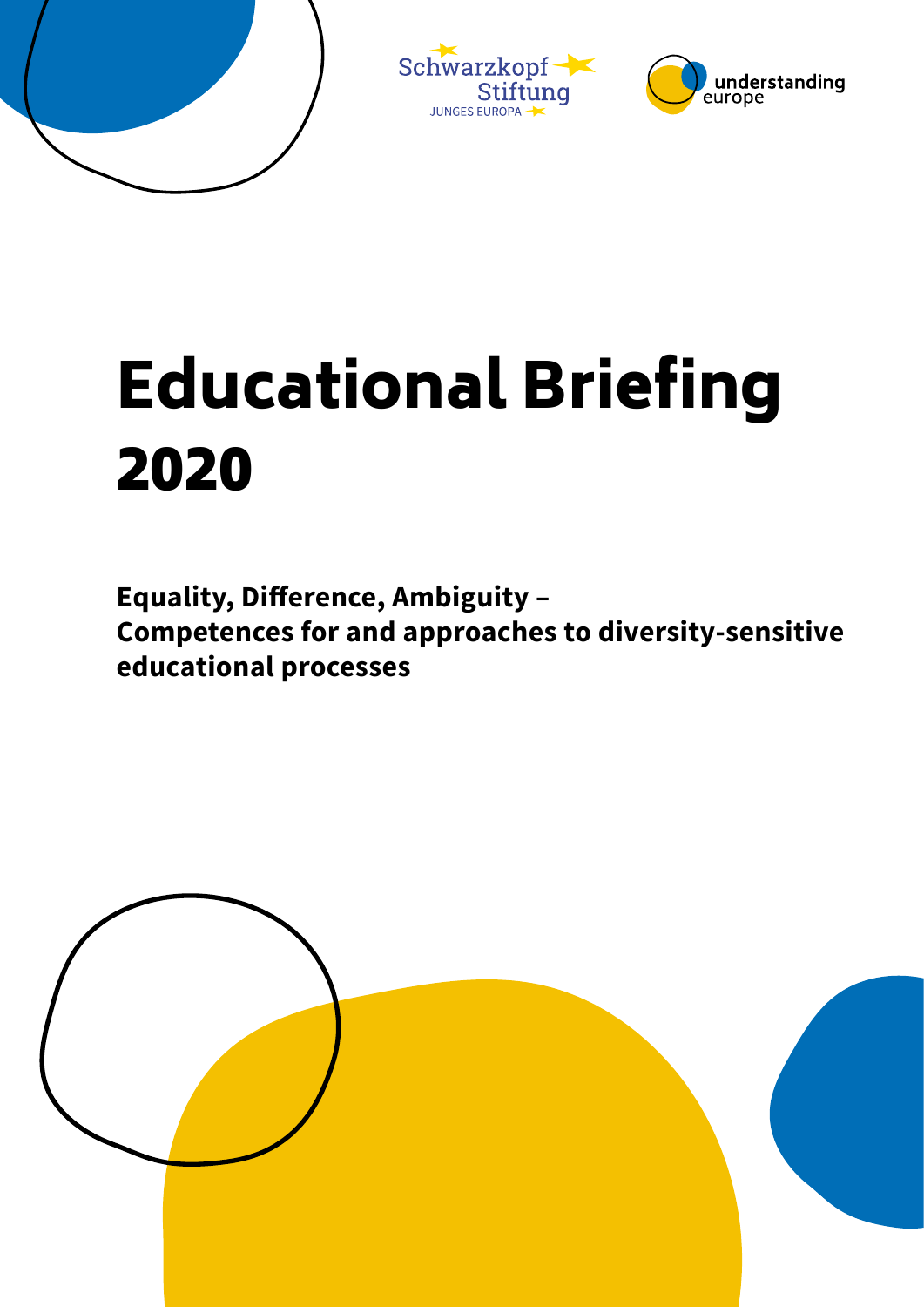# Content

- 3 [Introduction](#page-2-0)
- [4 Diversity-Sensitive Approaches](#page-3-0)  [and Competences in Pedagogical](#page-3-0)  [Work](#page-3-0) [Karim Fereidooni](#page-3-0)
- [12 Tolerance of ambiguity](#page-11-0)  [A Central Concept for Democratic](#page-11-0)  [Citizenship Education in Diverse](#page-11-0)  [Societies](#page-11-0) [Claudia Lenz](#page-11-0)
- 2[1 Anti-discrimination Activism](#page-20-0)  [and Education on Social](#page-20-0)  Media [– Between Solidarity and](#page-20-0)  [Performativity](#page-20-0) [Maja Bogojević](#page-20-0)
- 25 [Glossary](#page-24-0)
- 27 [Understanding Europe](#page-26-0) Network
- 28 [Impri](#page-27-0)nt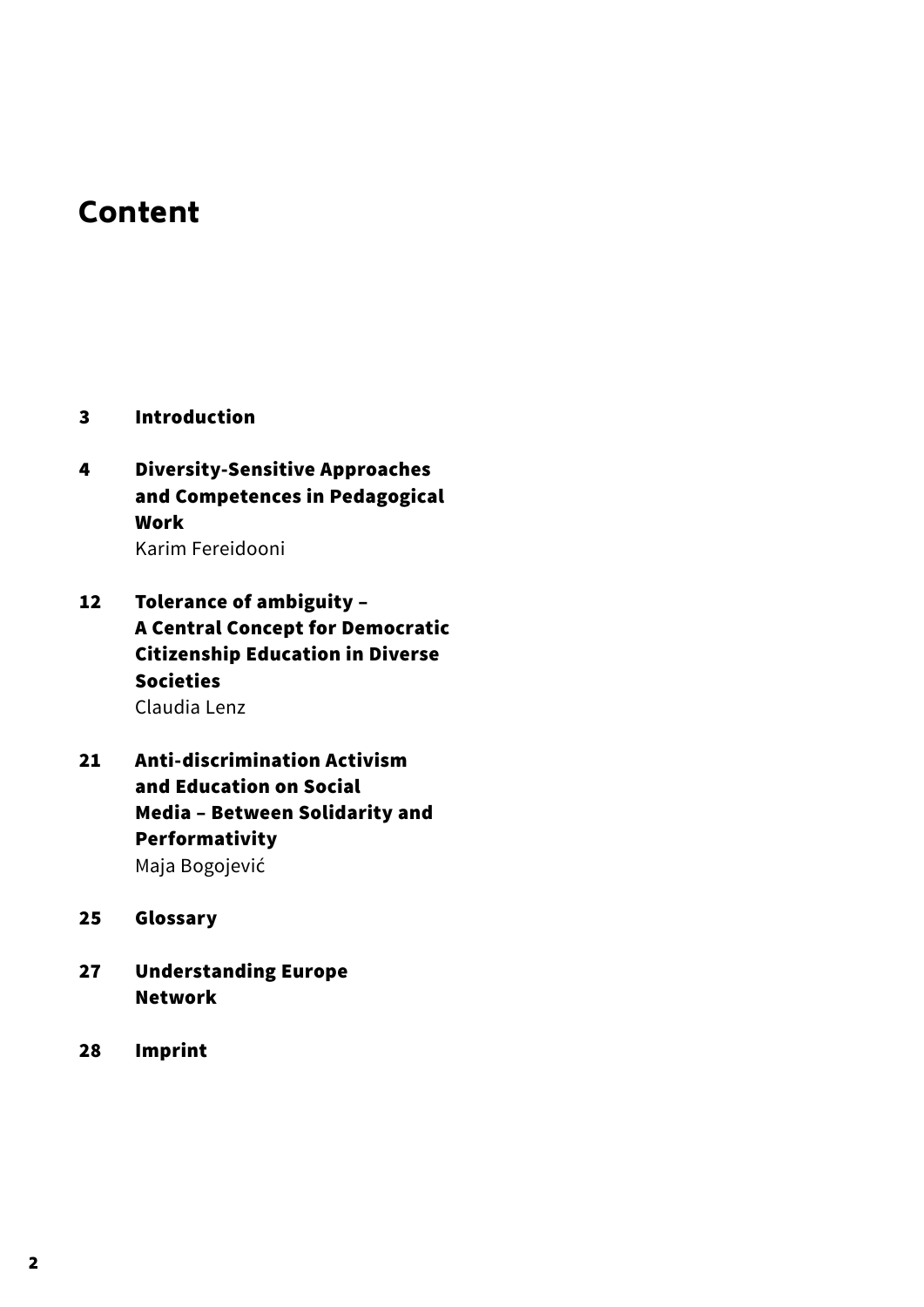# <span id="page-2-0"></span>Introduction

The aim of democratic citizenship education is to strengthen those competences which enable young people to actively participate in a democratic and pluralistic society. Of particular importance are those competences enabling young people to deal with diversity in an appreciative and constructive manner. To ensure that educational processes are diversity-sensitive, pedagogues and peers themselves have to develop such competences. This requires not only theoretical knowledge of diversity and a constant self-reflection, but also acquiring diversity-sensitive methods and an appreciative approach towards diversity.

This publication is dealing with the topic of diversity competences from three different perspectives: Prof. Dr. Karim Fereidooni describes in his article why and how the development of diversity-sensitive competences and attitudes should be part of qualification programmes for pedagogues and peers. He also explains how a constructive attitude to equality and difference could be achieved. In a second article, Prof. Dr. Claudia Lenz describes why tolerance of ambiguity is relevant for citizenship education and the democratic functioning of diverse societies. Tolerance of ambiguity refers to the competence of dealing with ambiguousness and uncertainty in a productive manner. Finally, Maja Bogojević describes how social media can be used to promote diversity-sensitive competences and an anti-discriminatory attitude.

The Mercator Educational Briefing has been developed as part of Understanding Europe, a project of the Schwarzkopf Foundation Young Europe, funded by the Mercator Foundation. As a European educational network for diversity-oriented and low-threshold peer education, the project empowers young people to advocate for a pluralistic and open Europe. An important part of the accompanying qualification programme for peers of the Understanding Europe network is the development of diversity competences. Special thanks go to the Mercator Foundation for supporting and enabling the project and this publication.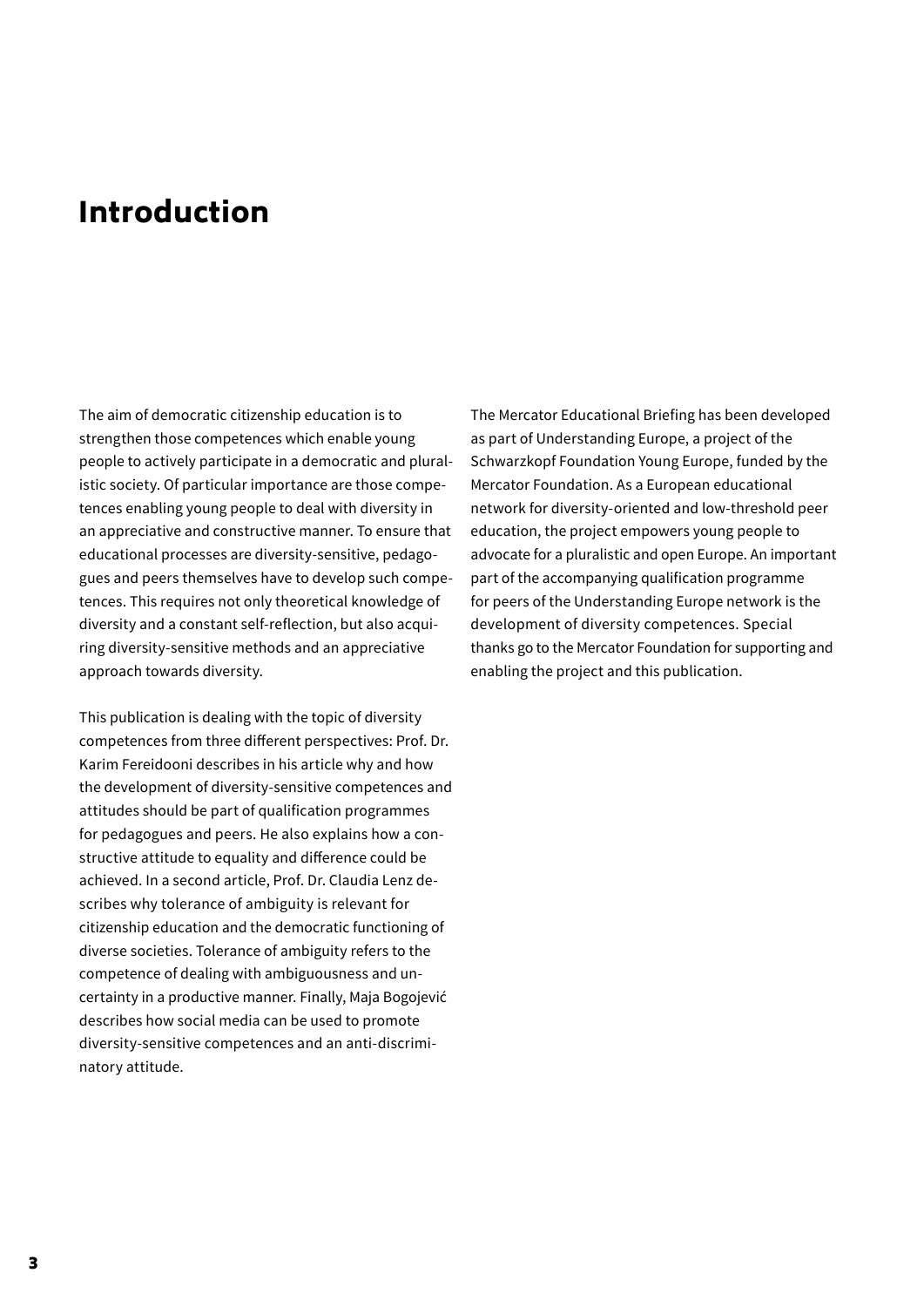

# <span id="page-3-0"></span>Diversity-Sensitive Approaches and Competences in Pedagogical Work<sup>1</sup>

#### Karim Fereidooni

## Why?

The first Article of the EU Charter of Fundamental Rights states that human dignity is inviolable. The respectful consideration of diversity contributes to bringing this ideal a little closer.

The dignity of each human being is inviolable, and this is why all children, young people and educators have the right to have their specific everyday reality taken into account in all pedagogical institutions, to the extent that such needs are compatible with the EU Charter of Fundamental Rights.

This does not include discriminatory or toxic attitudes, and these must be critically addressed. Pedagogical institutions should not tolerate all opinions – they ought rather to resolutely oppose discriminatory views and actions and strategically work to combat them.

Educators and peers cannot remain neutral when antisemitic, heteronormative, classist, racist and sexist statements are expressed by colleagues or students. Elie Wiesel expressed this fundamental principle as follows:

**"We must take sides. Neutrality helps the oppressor, never the victim. Silence encourages the tormentor, never the tormented."**

This requires the formation and development of an educational professionalism that centres an ongoing engagement with the following questions:

- "How can I facilitate, for myself and my colleagues Ä as well as for my clients, humane working and living conditions, in the consciousness of mutual respect?"
- "What is required for this?"

Hooks (2001, p. 54) defines 'love' in the following way: "the action we take on behalf of our own or another's spiritual growth ... Love [is] a combination of trust, commitment, care, respect, knowledge, and responsibility".

This idea of Platonic love is premised on actions, and not only on feelings.

This idea of love does not constrain or isolate the participants, but rather evolves an idea of how the future of a constructive and inspiring relationship can be shaped. The relationship in which love takes place empowers participants to reflect on structures of inequality, in order to work out communal solutions and strategies that encourage people to accept themselves, value themselves, and grant all participants the freedom to enact positive change.

1 First published in: Schwarzkopf-Stiftung Junges Europe (2020): Beyond a single story? Impulse für diversitätssensible Medienkompetenz.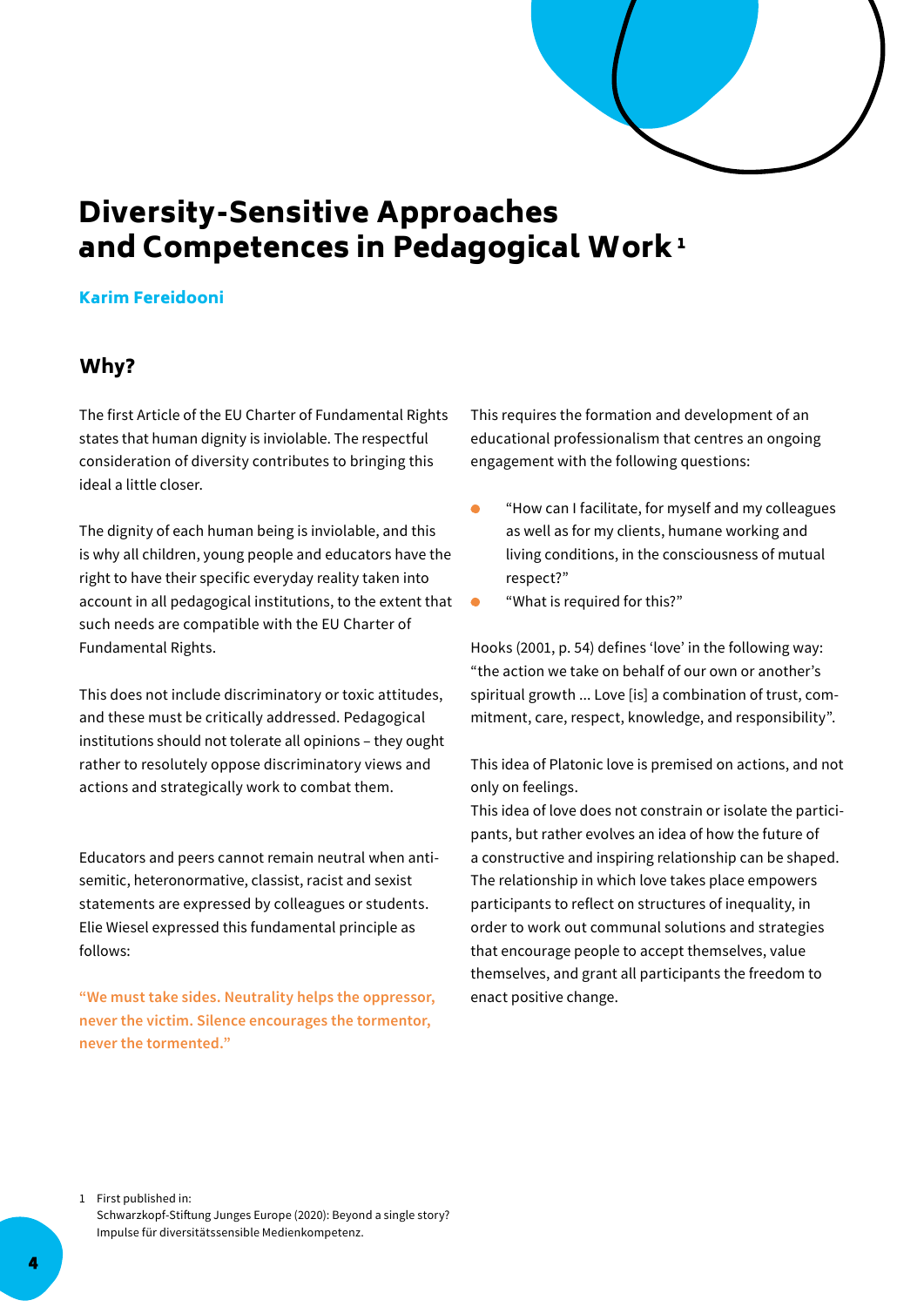## What?

Diversity sensitivity denotes the capacity to perceive the various human-produced structures of inequality (e.g. antisemitism, racism, sexism, heteronormativity, classism, bodyism, adultism, ageism, etc.) at work in our society and pedagogical institutions and that negatively affect the lived reality and participation chances of children and youth as well as educators; as well as signifying a commitment to having the diversity of all people be regarded as a valuable resource and potential for the specific institution as well as for the whole of society.



#### **Note by Karim Fereidooni on the concept of "ethnicity":**

The Cambridge Dictionary defines "ethnicity" as follows: a "group of people who have the same national, racial, or cultural origins, or the state of belonging to such a group". For Arndt (2011, p. 632) the word "ethnicity", introduced into academic discourse in the 1960s by Wilhelm Emil Mühlmann, comprises "nothing other than a new way of dressing up […] racist conceptual contents", since "the central principle—that people can be differentiated according to biologistic (supposedly genetically determined) criteria (such as skin colour) and that these can in turn be interpreted in mental, religious, cultural, etc., terms—simply [conveys racism] via a different terminological route" (ibid., p. 632). For Leiprecht (2001, p. 28), ethnicity functions as a linguistic foxhole for "race".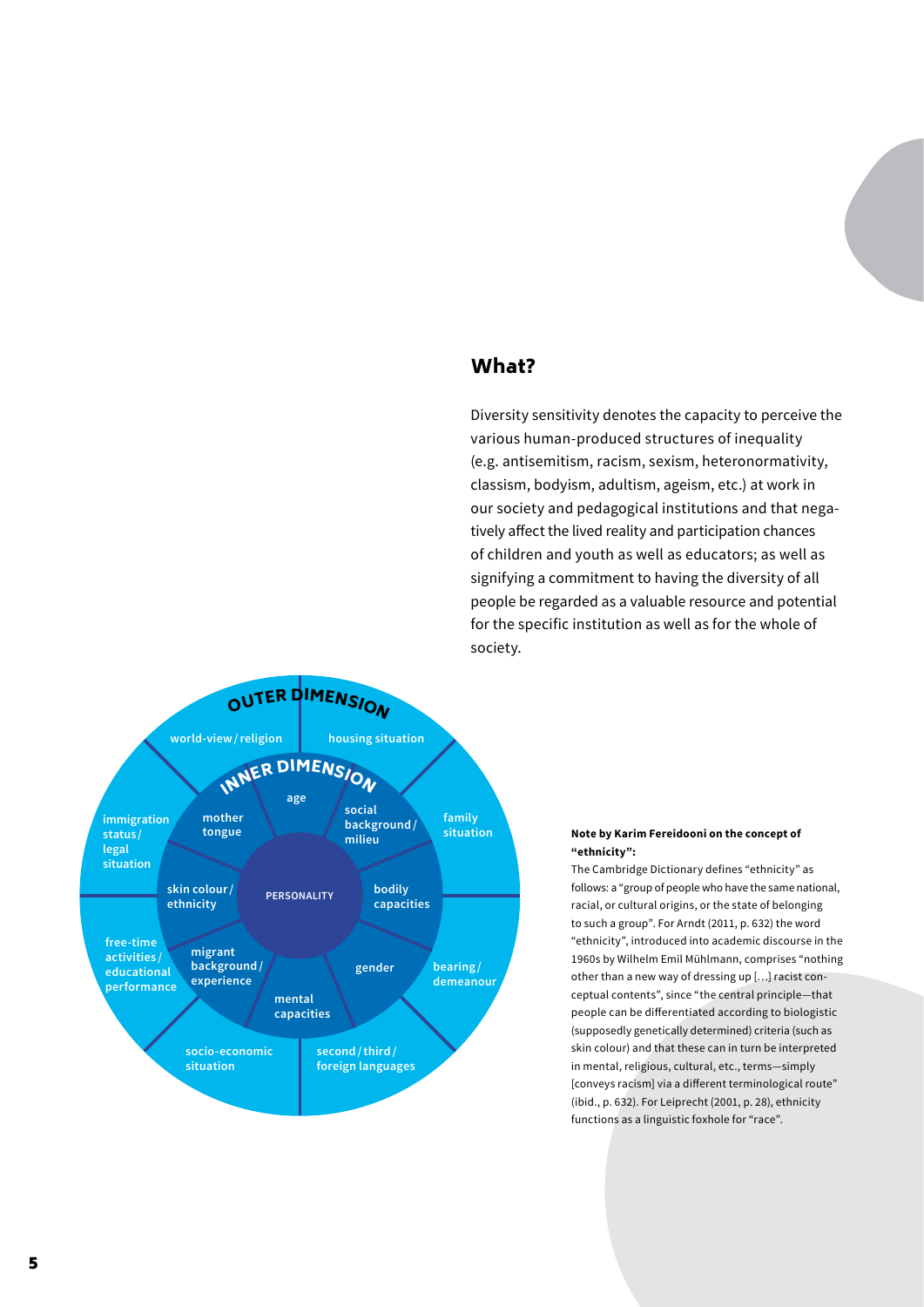#### How?

**"The first thing you do is to forget that I'm black. / Second, you must never forget that I'm black." (Parker 1989).**

In the interest of preventing discrimination, when should people's specific everyday realities be focussed on so as to take their individual life circumstances into account, and when should this individual focus be dispensed with in order to prevent discrimination?

In other words: In which contexts should educators perceive specific or unusual circumstances and respond in a diversity-sensitive manner, and in which contexts should children's and youth's particular circumstances play no role?

To reformulate again: In what situation, as an educator or peer, am I stigmatising specific children or youths by

emphasising their respective individual differences, and in what situation am I stigmatising them if I leave their respective individual differences out of consideration? In the following, an attempt will be made to answer these questions: The first step to creating a diversity-conscious pedagogical institution that provides adequate and efficacious anti-discrimination measures is the analysis of the conditions under which norms and differences are constructed. The normal and the divergent do not exist as such, but rather are reproduced in social interactions. The concept of doing difference (cf. West and Fenstermaker 1995) clarifies this.

The following model represents the field of tension between the recognition of difference and the disregard of categories of difference:



#### **The dialectic of difference in the square of values and development** (Edelmann 2008, p. 223).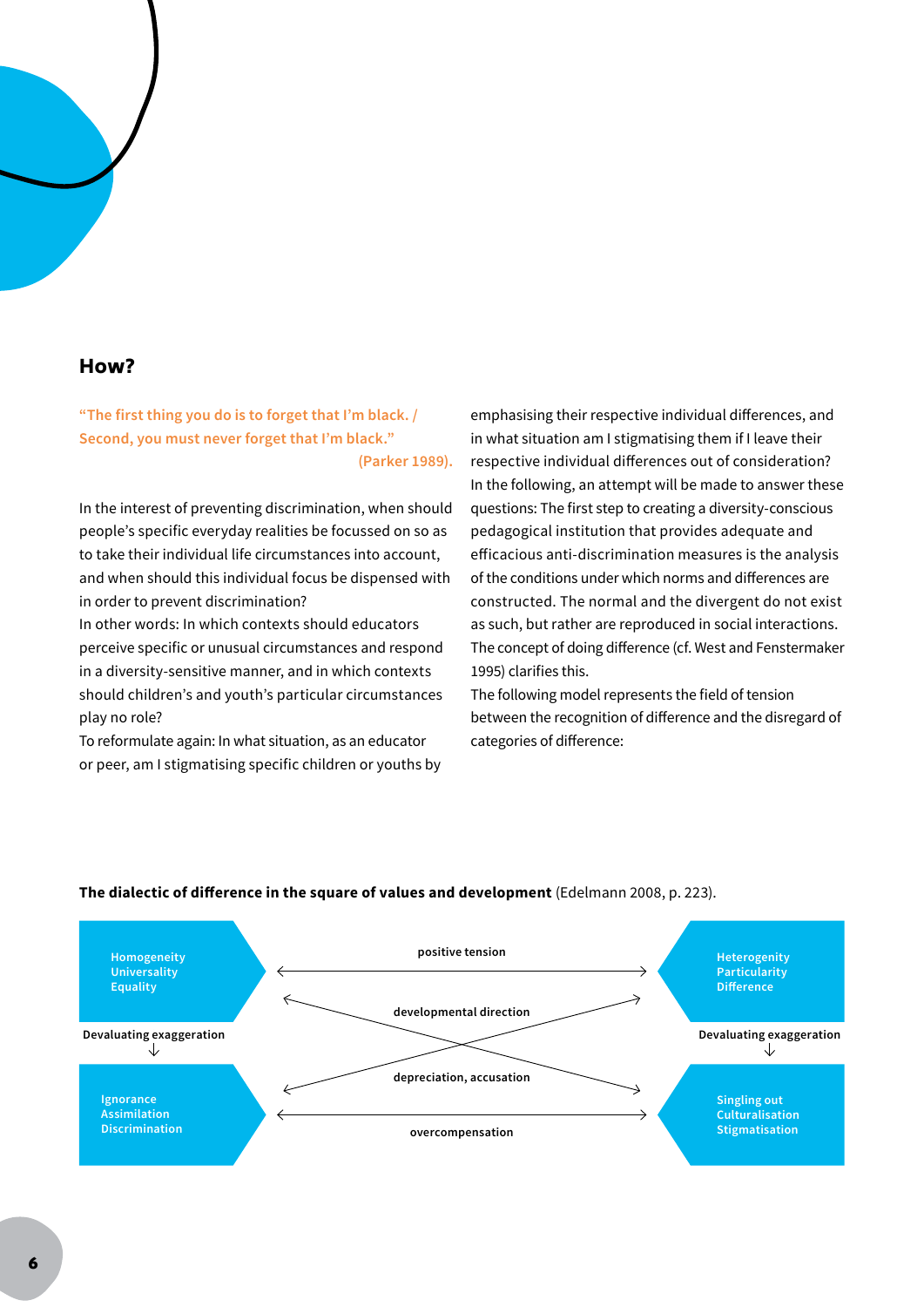The dialectic of equality and difference is constituted by the field of tension between explicit disregard for differences (upper left in the diagram on p. 6) and explicit singularisation according to differences (upper right in the diagram). While the ideal type of homogeneity solely emphasises the commonalities between all people and disregards existing differences (upper left on p.6), the ideal type of heterogeneity only apprehends the differences between people, without taking commonalities into account. The requirement that a positive tension be established between the two ideal types makes clear that a meaningful balance and consideration of equality and difference is necessary for all people to be treated justly.

Besides recognising people's specific differences and taking the concomitant positive measures—which can be seen as a way of compensating for disadvantage suffered—as a social actor the state may not lose sight of the justified demands for the equality of all citizens. While the overemphasis of citizens' equality (bottom left on p. 6) regardless of their specific needs and experiences of discrimination can itself lead to (renewed and/or cumulative on p. 6) discrimination, overemphasising differences (bottom right on p. 6) without consideration for the equality that pertains between all citizens of a community can lead to culturalisation.

The vertical connecting lines thus clarify, on the one hand, that even positive values can result in devaluation due to one-sided exaggeration, in that the overemphasis of commonalities could, for example, lead to differences being denied or no longer perceived. On the other hand the overemphasis on differences could lead to effacing the individuality of the person for the sake of their attributed and/or actual culture, tantamount to a kind of determinism. The lower horizontal connecting line indicates the danger of going from one devaluation (ignorance) to another (culturalisation) if the dialectic between equality and difference does not happen in a reflexive way. The diagonal connecting lines clarify that a diversity-conscious approach to differences can only arise if the direction of development proceeds from the devaluating exaggerations towards the diagonally opposite positive values.

The following is an attempt to answer the above questions.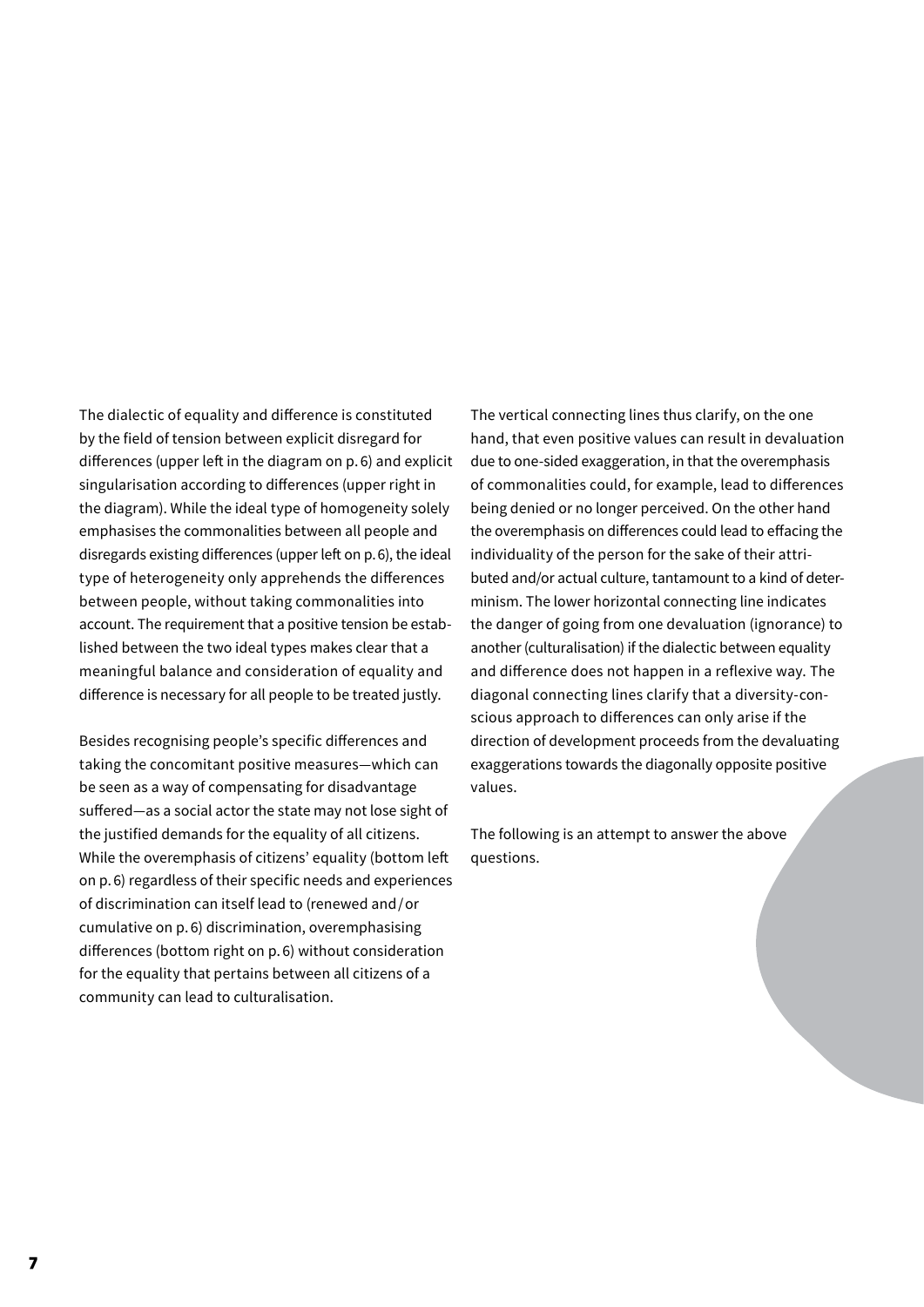#### **Differences should be perceived and emphasised if:**

- a person's disadvantage (e.g., physical impairment  $\bullet$ or discrimination) can thereby be compensated.
- the person desires it (principle of voluntariness).
- the perception of differences is appreciative (and not embarrassing).
- spaces of empowerment can thereby be created.
- this is connected to a critical analysis of power. The emphasis on difference should not disregard aspects of the critique of power. This requires the analysis of the following question: Who holds how much power in our society? In regards to emphasising differences it is essential to know whether they are innate, acquired, or created through laws.

#### **Differences should not be explicitly emphasised if:**

- emphasising the difference disadvantages the person concerned,
- the difference is brought up against their will,
- **discrimination is thereby (re)produced and**
- the person is reduced to their difference.

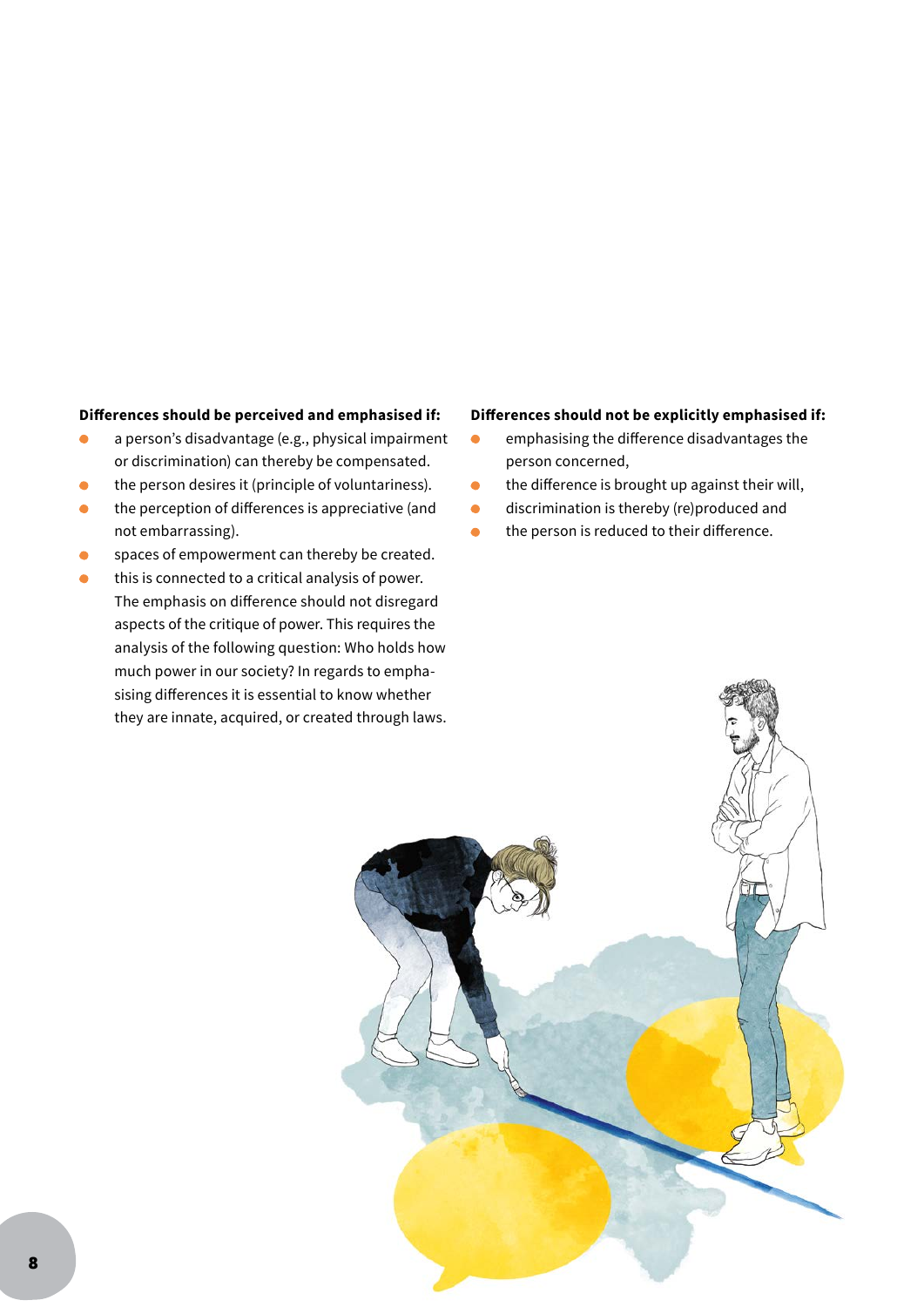

Both the relevance of bringing up differences and the context in which it occurs are decisive for a constructive approach to difference and equality. When reflecting on the (dis)regard for differences, the following question should be considered: Is emphasising differences relevant to the specific context or not?

When reflecting on diversity, there has to be a discussion  $\bullet$ of normality, because "norms have a regulatory effect; people are correspondingly classified according to these norms, positioned, and placed in a hierarchy" (Rabenstein et al. 2017, p. 10). "… [Many] suffer from fears of denormalisation, i.e., the fear of belonging among those who are 'not normal'. … Ideas of normality are created by establishing the 'other' or 'others'. … Ideas about normality … are created in social discourses and practices in connection with specific relationships of power" (Ibid.). In connection with this, Emcke notes: "We only notice norms as such when we do not correspond to them, when we do not fit into them, whether we wish to or not. A white-skinned person deems the category of skin colour irrelevant, since in the life of a white person in the West, skin colour is irrelevant. A heterosexual person considers sexual orientation irrelevant, since personal sexual orientation can be irrelevant in a heterosexual person's life. Gender categories will appear self-evident to a person who identifies with the body they were born with, since this body never gets called into question. Those who correspond to norms can afford to be sceptical of the idea that they exist." (2016, p. 21ff., emphasis in original)

- **Diversity sensitivity should be a completely normal professional skill among prospective educators and peers. Educators should learn from as early as possible how to engage with diversity in a productive way within their respective institution.**
- **Educators and peers should be offered diversitysensitivity training in order to bring home to them the importance and the necessity of addressing diversity issues.**
- **•** Pedagogical concepts relating to diversity sensi**tivity need to be developed. Educators (including those who are still in training) require concrete examples of the application of these concepts in order to develop their own ideas and to further develop existing ideas and/or customise them for specific institutional contexts.**
- **Interdisciplinary teams should be set up in every educational institution in order to take into account the gamut of aspects of diversity.**
- **Diversity sensitivity is not only a topic for individual pedagogical training or professional development, but rather an aspect of institutions' organisational development. Individual measures need to be accompanied by institutional processes.**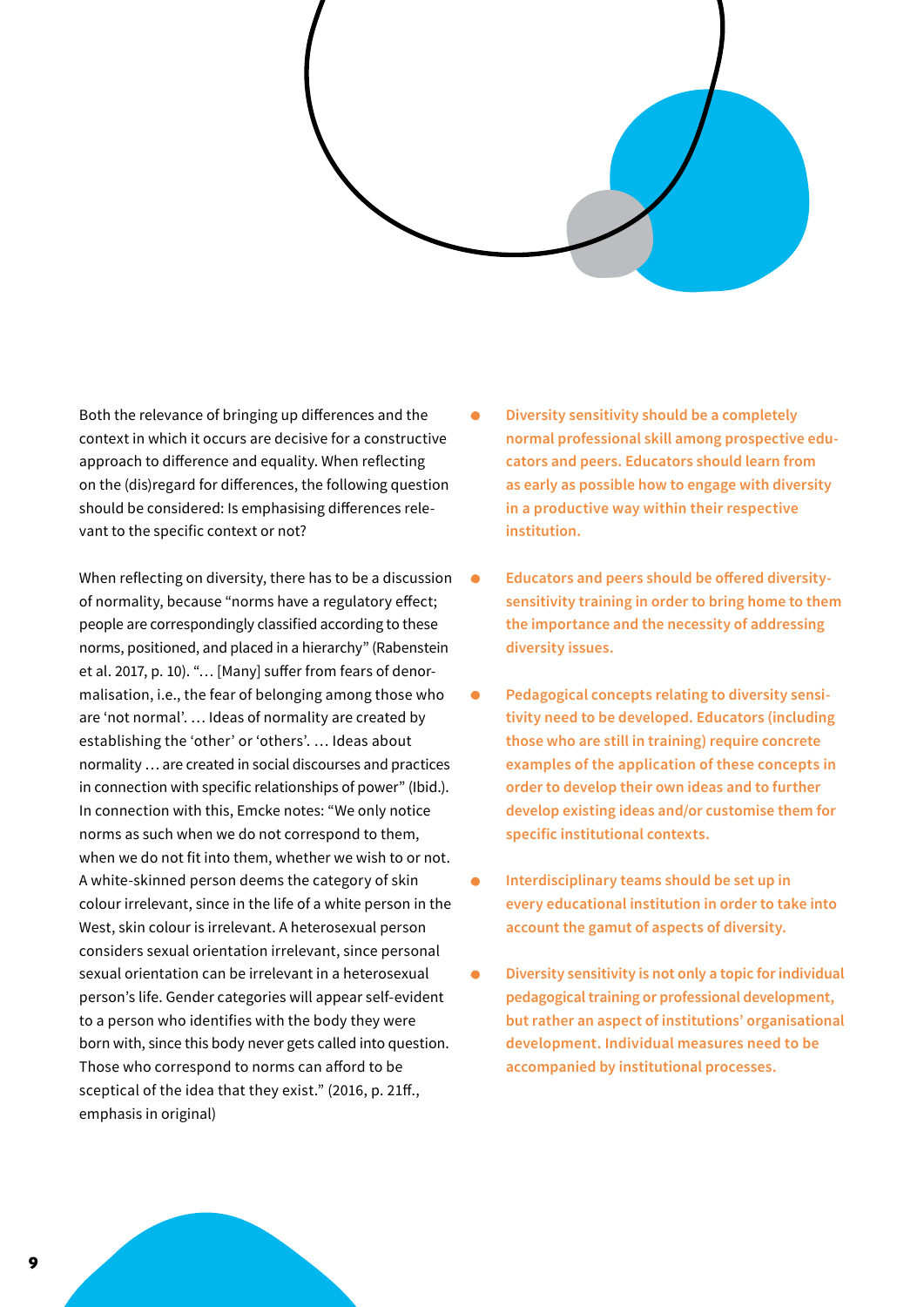

- **The problem of data collection: Which data ought to, may, must be collected? Without a concrete approach to data collection, it is unlikely that diversity strategies will be implemented effectively.**
- **"Shifting the focus across three central dimensions of the way diversity is discussed … : … firstly, changing the emphasis from the expectation that individuals implement changes, to the modification of processes and practices; secondly, from focussing on divergent factors, to questioning the social construction of normality; and thirdly from a focus on differences as given, to reflecting on attributions of difference" (Rabenstein and Schuchart 2017, p. 5).**
- **"The central focus should not be on 'assistance' in the sense of compensating for desiderata defined in terms of a norm in order to assimilate individuals to the latter—but rather on increasing participation" (Rabenstein et al. 2017, p. 9).**
- **"What needs do which people have; what do they**   $\bullet$ **need in order to participate or to be able to decide for themselves how to participate?" (Rabenstein et al. 2017, p. 9).**
- **"There is a need to discuss ... how the enabling of 'empowerment' can be included in concepts of individual assistance, and what weight an empowerment-based approach in the [training and professional development of educators] … could have" (Rabenstein et al. 2017, p. 9).**
- **Formulating goals is important for their work process.**
- **It also makes sense to create an expert advisory board to support them and their institution.**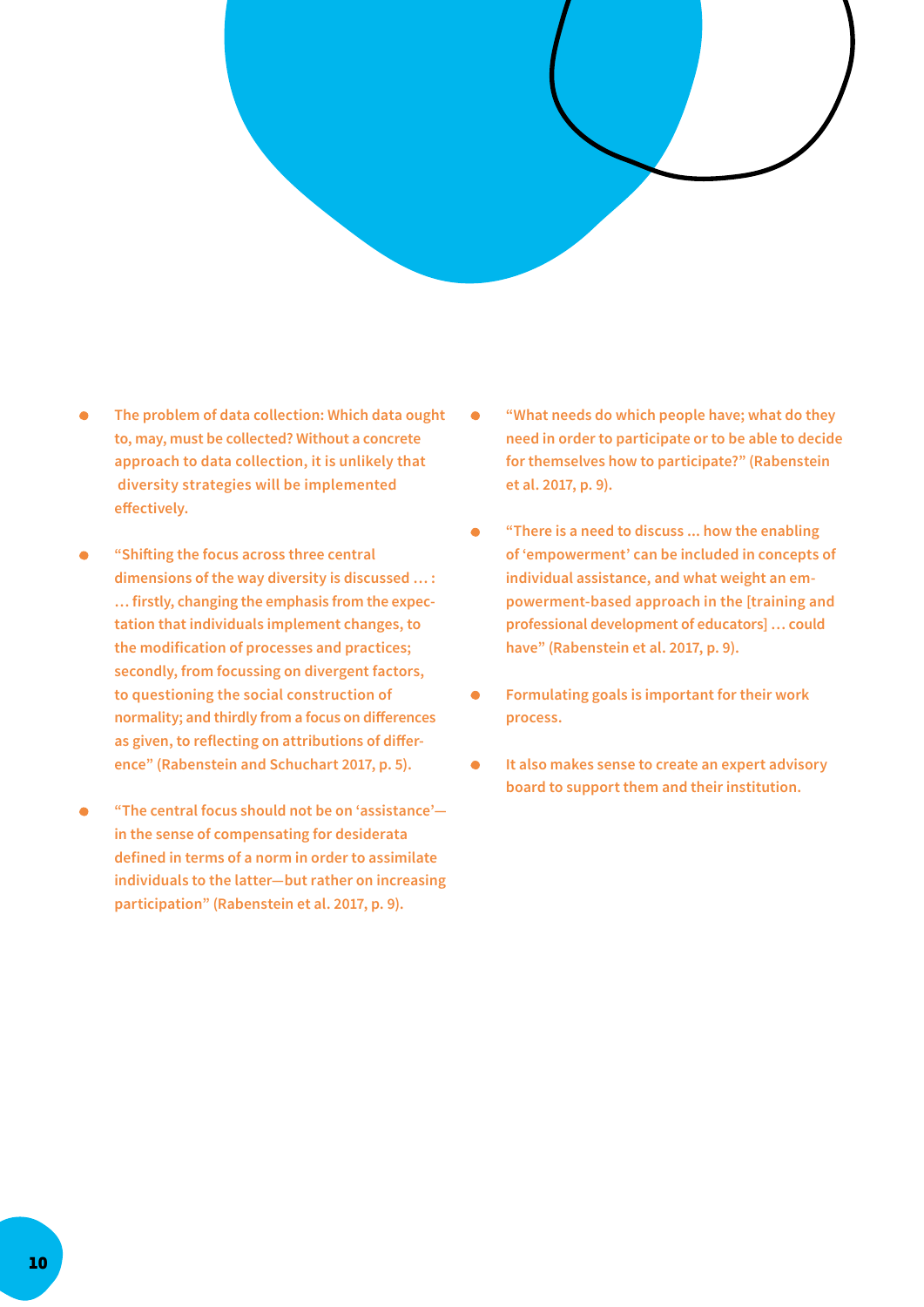## Works Cited

Arndt, Susan (2011): Ethnie. In: Susan Arndt and Nadja Ofuatey-Alazard (eds.), Wie Rassismus aus Wörter spricht. (K)erben des Kolonialismus im Wissensarchiv deutscher Sprache. Ein kritisches Nachschlagewerk, Münster: Unrast, pp. 632-633.

Edelmann, Doris (2008): Pädagogische Professionalität im transnationalen sozialen Raum. Eine qualitative Untersuchung über den Umgang von Lehrpersonen mit der migrationsbedingten Heterogenität ihrer Klassen. 2nd edition, Berlin: LIT.

Emcke, Caroline (2016): Wie wir begehren. 3rd edition. Frankfurt/Main: Fischer.

hooks, bell (2001): All about Love. New Visions. Harper Perennial.

Kappus, Elke-Nicole/Kummer Wyss, Annemarie (2015). Inklusion in der Regelschule. In: Anja Pompe (ed.), Deutsch inklusiv. Gemeinsam lernen in der Grundschule. Baltmannsweiler: Schneider.

Leiprecht, Rudolf (2001): Alltagsrassismus. Eine Untersuchung bei Jugendlichen in Deutschland und in den Niederlanden, Münster: Waxmann. http://www.staff.uni-oldenburg.de/rudolf.leiprecht/ download/Leiprecht\_Alltagsrassismus.pdf (accessed 30 May 2020).

Parker, Pat (1989): Movement in Black. Ithaca, New York: Firebrand Books.

Rabenstein, Kerstin/Schuchart, Claudia (2017): Editorial. In: Journal für LehrerInnenbildung 2 (17), pp. 4-6.

Rabenstein, Kerstin/Bührmann, Andrea D./Biele Mefebue, Astrid/ Laubner, Marian (2017): Lehrer\*innenbildung, Diversitätsforschung und Diversitätsmanagement. In: Journal für LehrerInnenbildung 2(17), pp. 7-13.

West, Candace/Fenstermaker, Sarah (1995): Doing Difference. In: Gender & Society, Vol. 9, (1), pp. 8-37.

## About the author

Professor Dr. Karim Fereidooni holds the Junior Professorship for Didactics of Social Scientific Education at the Ruhr-Universität Bochum. His work is focused on racism-critical pedagogy in educational institutions, civic education in the context of post-migrant society, diversity studies and diversity-sensitive research on schools. Previously he taught German, Politics /Economy and Social Science at the St. Ursula Gymnasium Dorsten.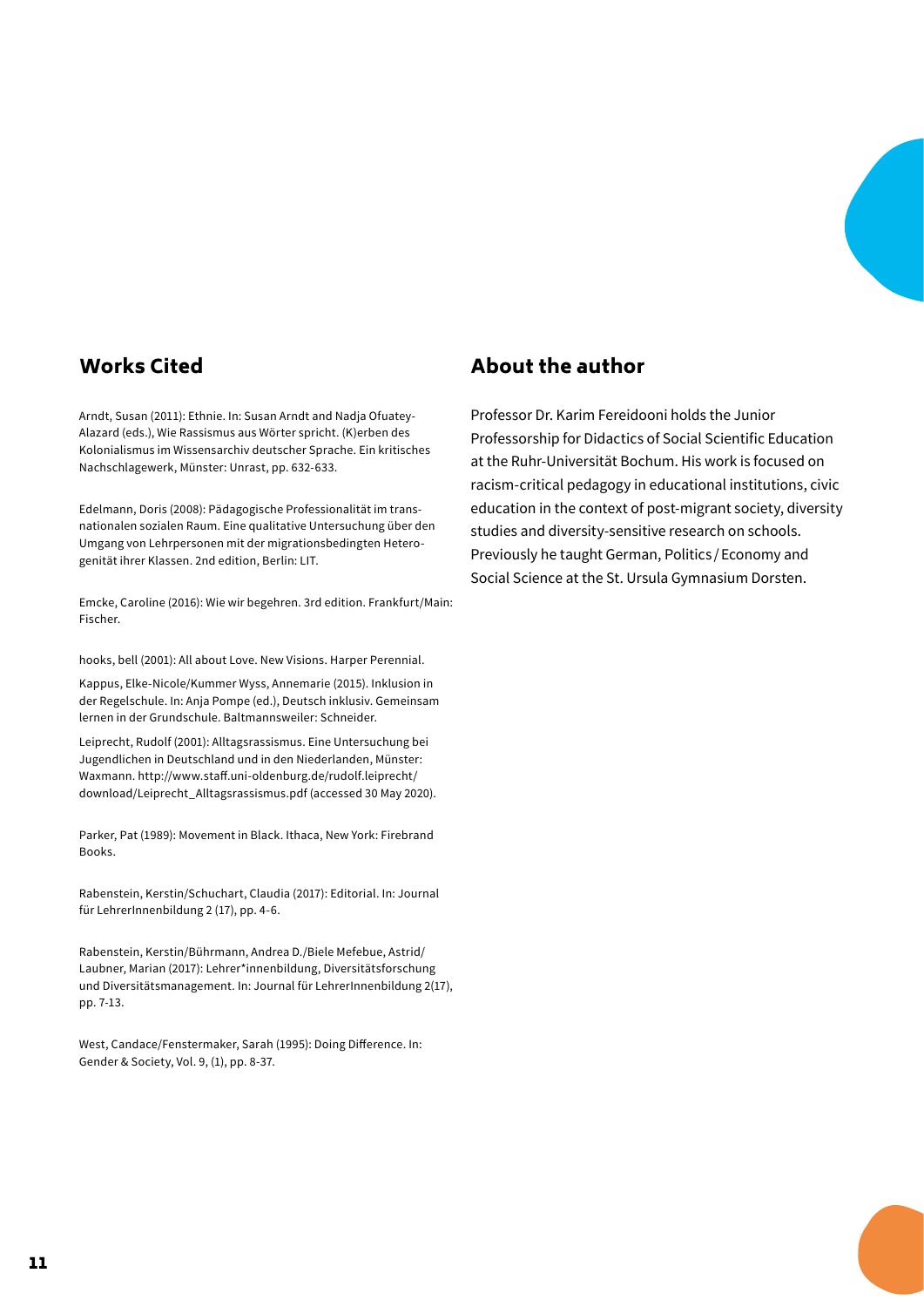

# <span id="page-11-0"></span>Tolerance of ambiguity: A Central Concept for Democratic Citizenship Education in Diverse Societies

#### Claudia Lenz

The concept of tolerance of ambiguity describes the capacity to constructively handle ambiguity and insecurity. In this article, I want to show why this quality is crucial for the democratic functioning of pluralistic, diverse societies – and especially so in times of crisis and societal transformation. I also wish to draw attention to how, in the context of citizenship education, an individualising perspective on the development of tolerance of ambiguity falls short. I will then conclude by looking at institutionally and systemically applied approaches to fostering tolerance of ambiguity.

First, though, a word on the current relevance of tolerance of ambiguity in the context of COVID-19: The pandemic presents multifaceted challenges to societies the world over, and has triggered various interrelated crises. Acute overloading of health-care systems and massive restrictions to public life have in turn resulted in economic losses, threatening the personal economic survival of significant numbers of people.

2020 has thus placed people under multiple, severe existential burdens:

- Fears about the potentially fatal consequences of the pandemic;
- massive restrictions in the lives of individuals, with social, psychological and economic consequences;
- a temporary suspension of the ordinary rules of democratic decision making.

In addition to these, there is the fact that all of these impositions have to be endured on the basis of limited scientific knowledge about the new virus. The countermeasures have thus largely drawn on existing assumptions and approaches to pandemic control – which vary quite widely from country to country (see Sweden as a European exception). This situation constituted and continues to constitute another, fundamental imposition:

 The uncertainty and incalculability of the state of emergency.

COVID-19 has also had massive impacts on the education system in the form of months-long school closures. Many educational policy-makers are particularly concerned about the "lost" learning outcomes due to school lockdowns. Yet the consequences of the pandemic also point to the necessity of strengthening democratic competence and tolerance of ambiguity as a central element of such competence.

The flourishing of COVID-19-related disinformation, to which young people are exposed in a variety of ways, is one example of why tolerance of ambiguity now seems so necessary.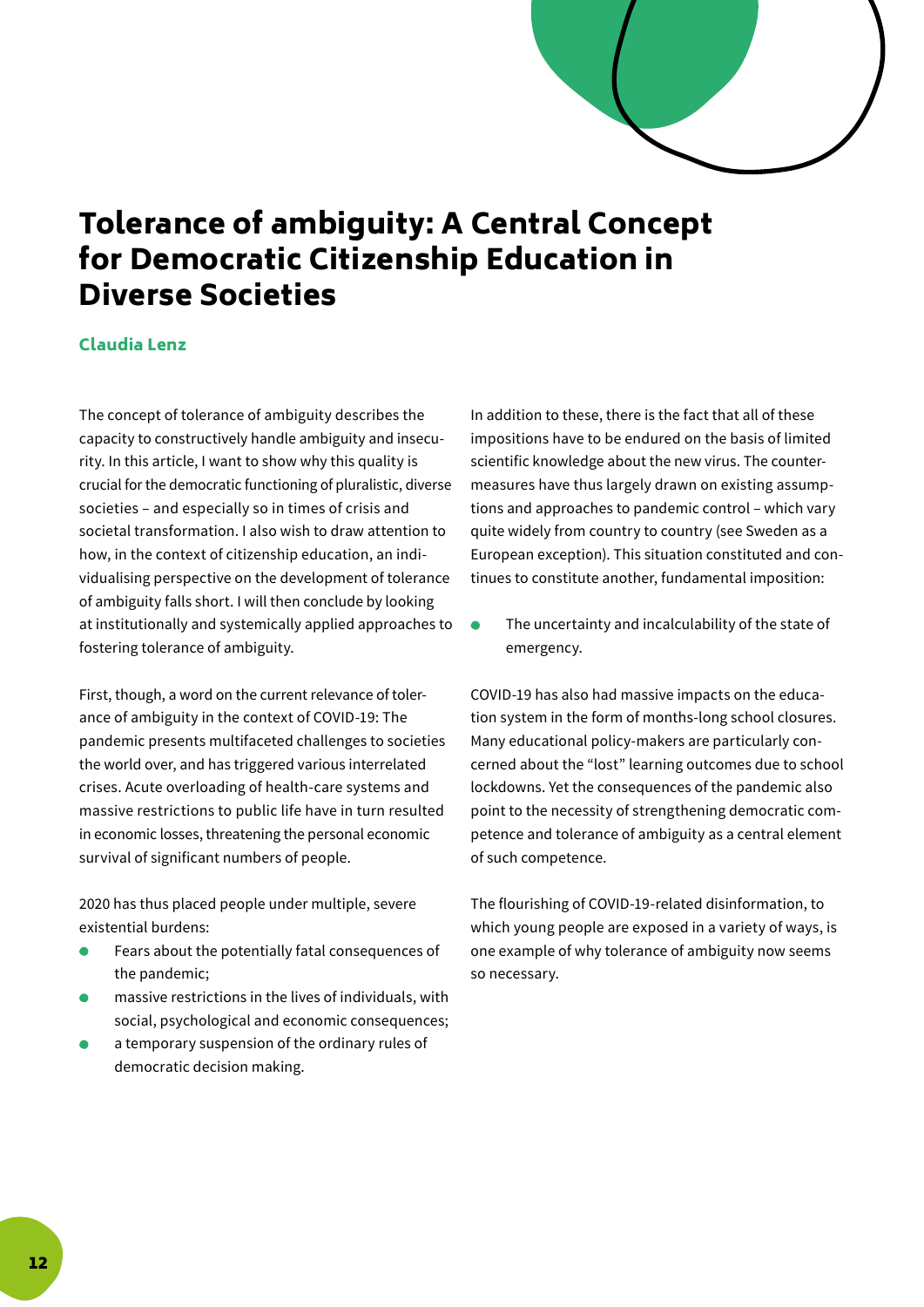In the face of the existential burdens mentioned above, the attractiveness of information offering conclusive explanations and promising healing cures is unsurprising. The COVID-19 crisis is a marvellous opportunity for those who provide definitive answers (even if these are outright lies), who promise the "big picture" and the "deeper connections" (even when their versions of these contradict basic common sense), and who present clear "guilty parties" and stereotypes of the enemy. Such interpretations do offer the appearance, or at least the illusion, of orientation, predictability and control.

This is where tolerance of ambiguity comes into play. For the alternative to conspiracy theories that "explain it all" is not to uncritically accept and obey the "official" measures and narratives, but rather the ability to engage with the latter in a critical and reflexive way. However, this ability is in turn premised on the capacity to endure and constructively shape uncertainty and ambiguity. And this is precisely the basic definition of tolerance of ambiguity.

## What is tolerance of ambiguity?

The concept of tolerance of ambiguity was developed in 1949 by the psychoanalyst Elsa Frenkel-Brunswik, in research made in connection with the concept of the authoritarian personality. Stangl (2020) describes intolerance of ambiguity as the inability to "endure situations that are contradictory or that have multiple meanings"; this leads to the preponderance of "a rigid, inflexible, compulsive attitude. Nuances and complex situations are rejected because they are irritating; this defensive tendency is closely related to a negative disposition towards difference, and to the rejection of the culturally foreign."

Crucial here is the tendency to resist aspects of reality that do not fit into rigid ordering systems and unequivocal identifications. Such resistance often goes along with a hostile disposition towards people/groups who are seen as "carriers" of these aspects as qualities. Many authors point out that this resistance also originates in a sense of being overwhelmed in the face of the complexity and dynamism of rapidly changing modern societies.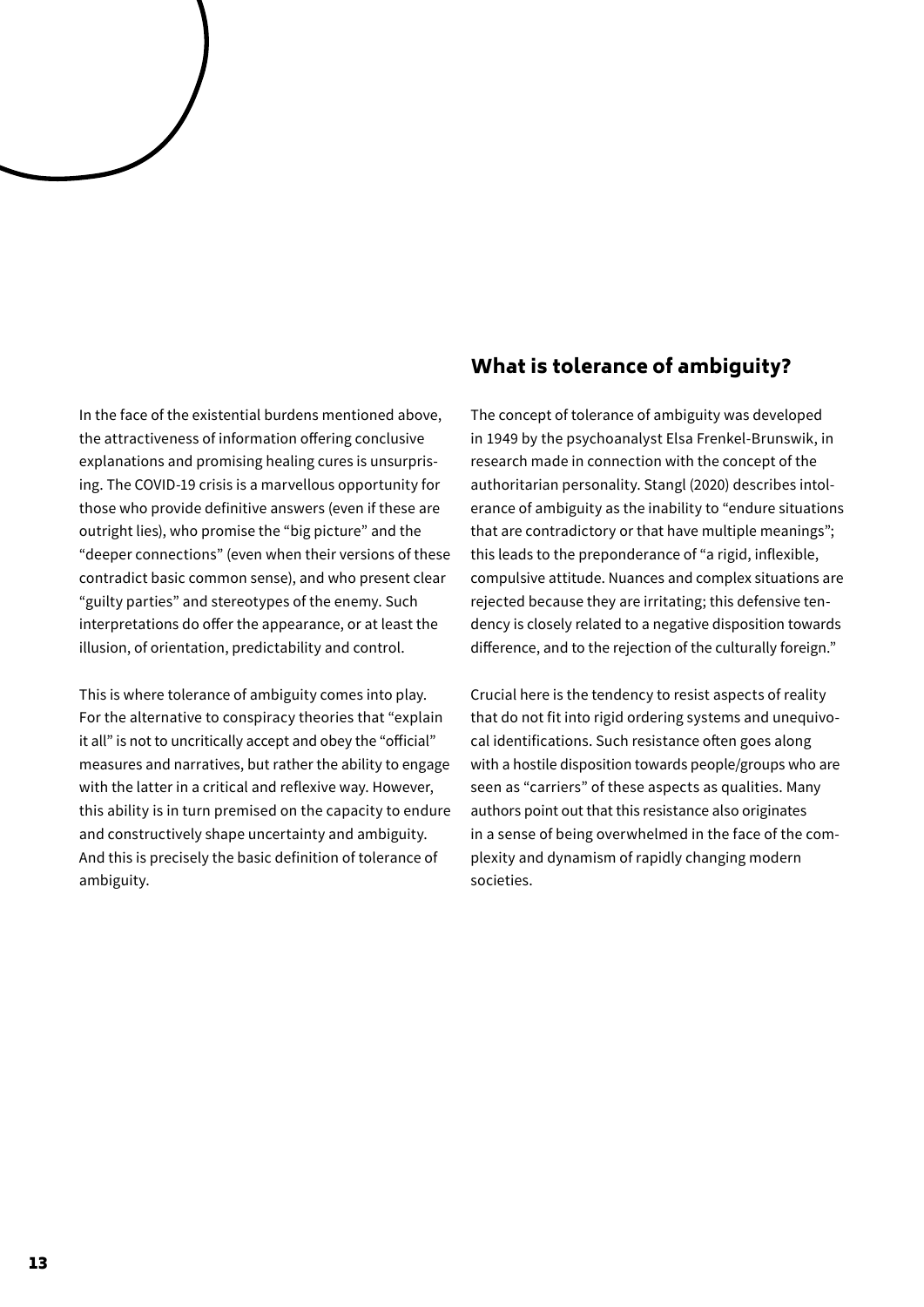

Modernity is informed by the Enlightenment conviction that the individual is capable of responsible self-orientation within social and societal realities, and possesses the faculties needed to make independent decisions in such a context. This is a promise of freedom – but also a challenge. Zygmunt Bauman (2005) points out the fact that the basic modern situation is inevitably accompanied by ambivalence, since the meanings and orientational patterns of the past only offer limited answers to the contradictions and ambiguity of the present and future. Kiehl and Schnerch (2018) note:

**"If we now accept that social modernity inevitably produces contradictions, ambiguity, and multiple meanings, we can also understand why the feeling of dissonance becomes a constant presence."**

From such a perspective it is understandable how ideological interpretations that propose unilateral identities and affiliations and promise final answers can obtain a certain attractiveness. And this also clarifies the central role of democracy education in enabling people to constructively translate ambiguity into an openness to creative change. This is expressed in the description of tolerance of ambiguity given in the "Competences for Democratic Culture" reference framework (Council of Europe 2018: 45):

**"[T]he term "tolerance" should be understood here in its positive sense of accepting and embracing ambiguity (rather than in its negative sense of enduring or putting up with ambiguity)."**

## Aspects of tolerance of ambiguity

In the literature, tolerance of ambiguity is also called uncertainty tolerance, the tolerance of multiple meanings, or the tolerance for ambivalence. In these terms, different aspects come to the fore:

#### **Uncertainty and ambiguity as limits of knowledge**

As human beings, we always make our decisions, whether individual or collective, on the basis of limited information and knowledge. New information may be added, and different perspectives may require a revision of judgements that have been made. Sometimes the available knowledge allows for several, perhaps contradictory conclusions, but action is still required. An awareness of this limitation and provisionality means an openness to going further, to correcting and revising. This is an important dimension of tolerance of ambiguity.

#### **Unpredictability**

One consequence of the preceding point is that human action can only be planned to a limited extent and its consequences are never fully predictable. This is true on the level of individual life decisions, and even more so once collective, social and political action comes into play. In complex societies and in view of rapid technological, social and ecological change, expectations and planning for the future are becoming increasingly uncertain. In order not to become incapable of action in the face of this unpredictability, tolerance of ambiguity is required.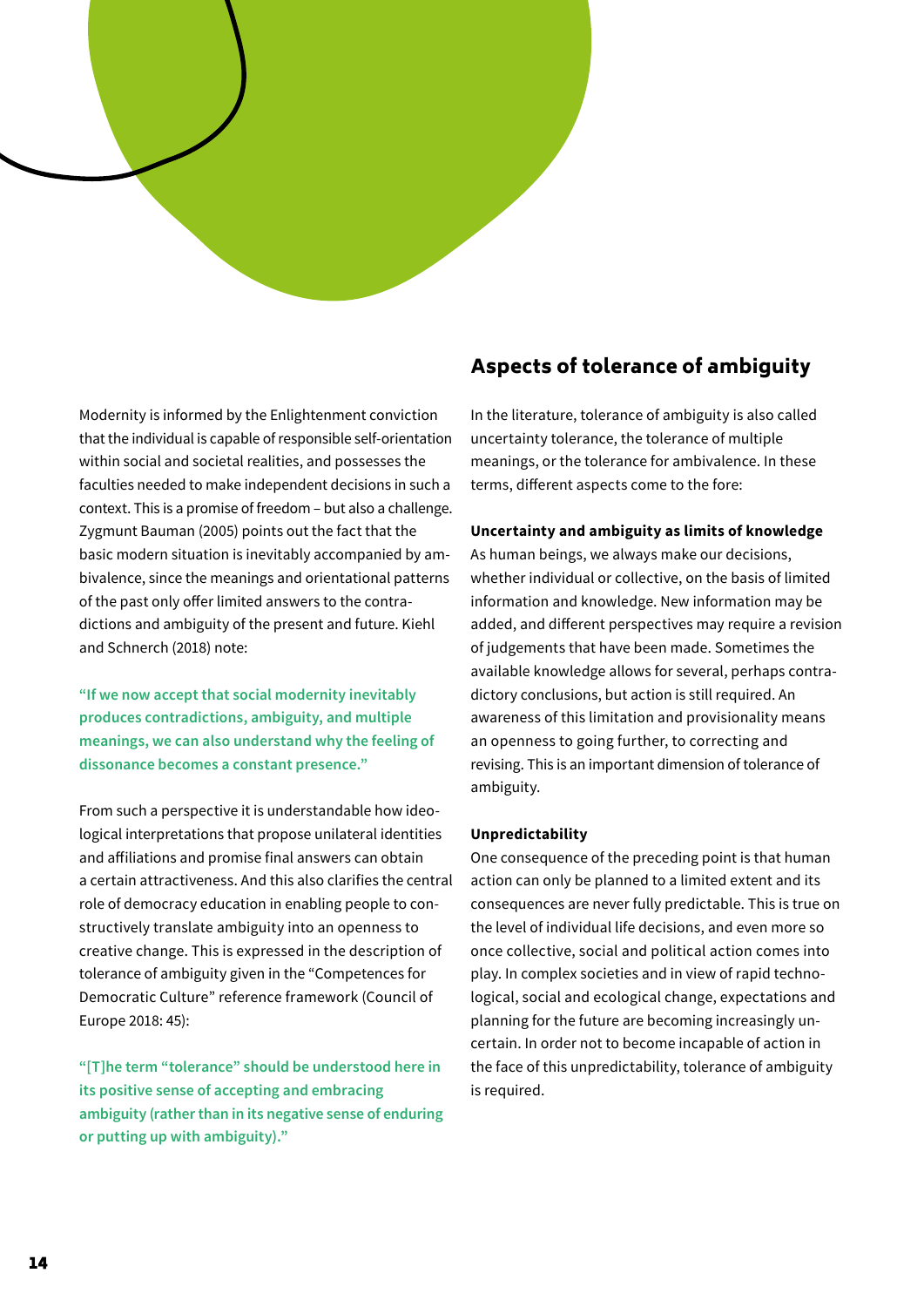#### **Ambiguity as an experience of identity**

No human being can finally be reduced to a series of static properties. Every person goes through developments that bring with them different identifications, roles and affiliations – which can sometimes be mutually contradictory. The rejection of this "inner diversity" and the emotional ambivalence sometimes associated with it leads to polarizing and Manichean orientations, where the world is divided up into friends and enemies. Tolerance of ambiguity means being able to recognize and abide something of the "other" in that which is one's "own" as well.

Unpredictability, insecurity, and incompleteness are thus fundamental aspects of human existence per se, but they are more strongly evident in democratic, pluralistic societies – and can even be called hallmarks of democracy.

## Tolerance of ambiguity as a prerequisite for democracy

The fact that human beings exist "in the plural", as the philosopher Hannah Arendt (1956) put it, is a fundamental prerequisite of politics, and consequently of democracy. In their diversity, human beings have different perspectives on reality, divergent attitudes, and conflicting interests. This brings with it the need for processes of opinion formation and decision-making. A living democracy is based not only on the pluralism of opinions, but also on the fact that there is room for different ways of life. Conversely, authoritarian political rule is characterized by forcing political unity and cultural conformity.

Being able to interact constructively in a democracy therefore means being able to interact in a context of diversity, and to recognize as equals those who are perceived as different. When otherness is perceived as disconcerting and threatening, however, defensive reactions arise and in the worst case generate hostile stereotypes.

Plurality, in the sense of a diversity of interests and opinions, as well as diversity, in the sense of a variety of cultural orientations, identifications and ways of life, requires the ability to live with and constructively shape ambiguity and incompleteness.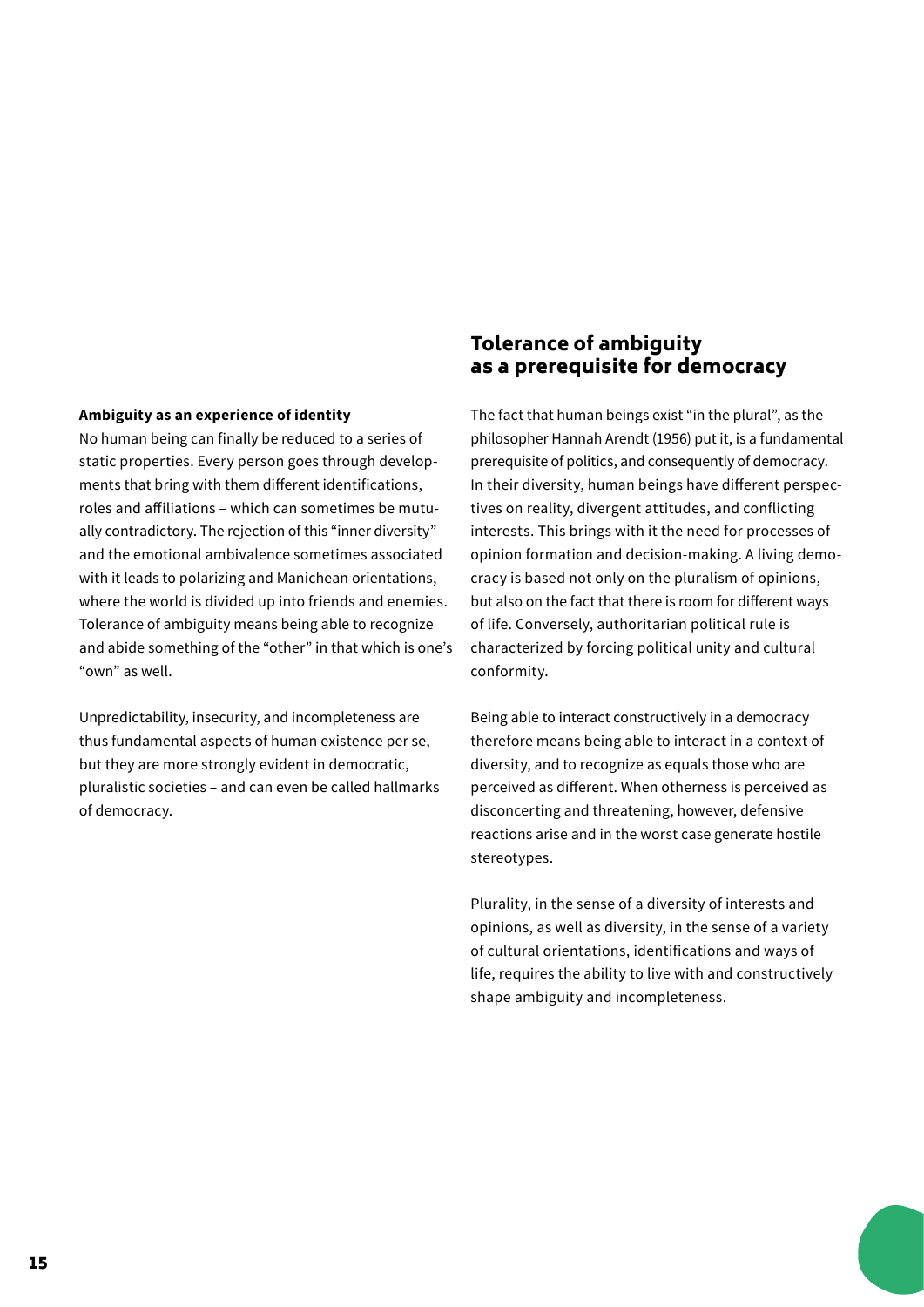

Tolerance of ambiguity can accordingly be considered as **core among the competences needed for democracy** and diversity. The following dimensions, among others, should be considered in this respect:

- Recognition of and openness towards the diverging **perspectives, interests** and **arguments** of others,
- **Willingness to compromise** as a way of coming to decisions and agreements,
- Readiness to change one's **own point of view**
- Accepting and recognising **that which is different as being of equal value**,
- Finding value in **not understanding** as a starting point for **new insight**,
- Readiness to **change existing patterns of interpretation** and attitudes.

## How can tolerance of ambiguity be developed through citizenship education?

The Enlightenment answer to the complexity of human reality, but also to its openness to construction, is education with the goal of maturity, which in Wolfgang Klafkis's definition (1999) already includes a three-fold orientation, and thus an orientation towards complexity: autonomy, participation and solidarity.

In relation to the above-mentioned aspects of tolerance of ambiguity, maturity consists, on the one hand, in the capacity for independent thought, for taking personal responsibility, and thus also for assuming responsibility for one's own limitation; and on the other hand, however, in a sense of responsibility extending beyond one's own individuality to encompass others and a shared world. Maturity is thus always both an inward as well as an intersubjective factor, and encompasses the conscious and reflexive engagement with the tensions, contradictions, and dilemmas that come with it.

How can school and extracurricular education encourage the development of tolerance of ambiguity in its diverse facets? Clearly this encouragement cannot be limited to a couple of techniques to be applied in social studies class, but must rather extend to a comprehensive educational orientation towards the learning process and its institutional framework, in which the following points are of central importance: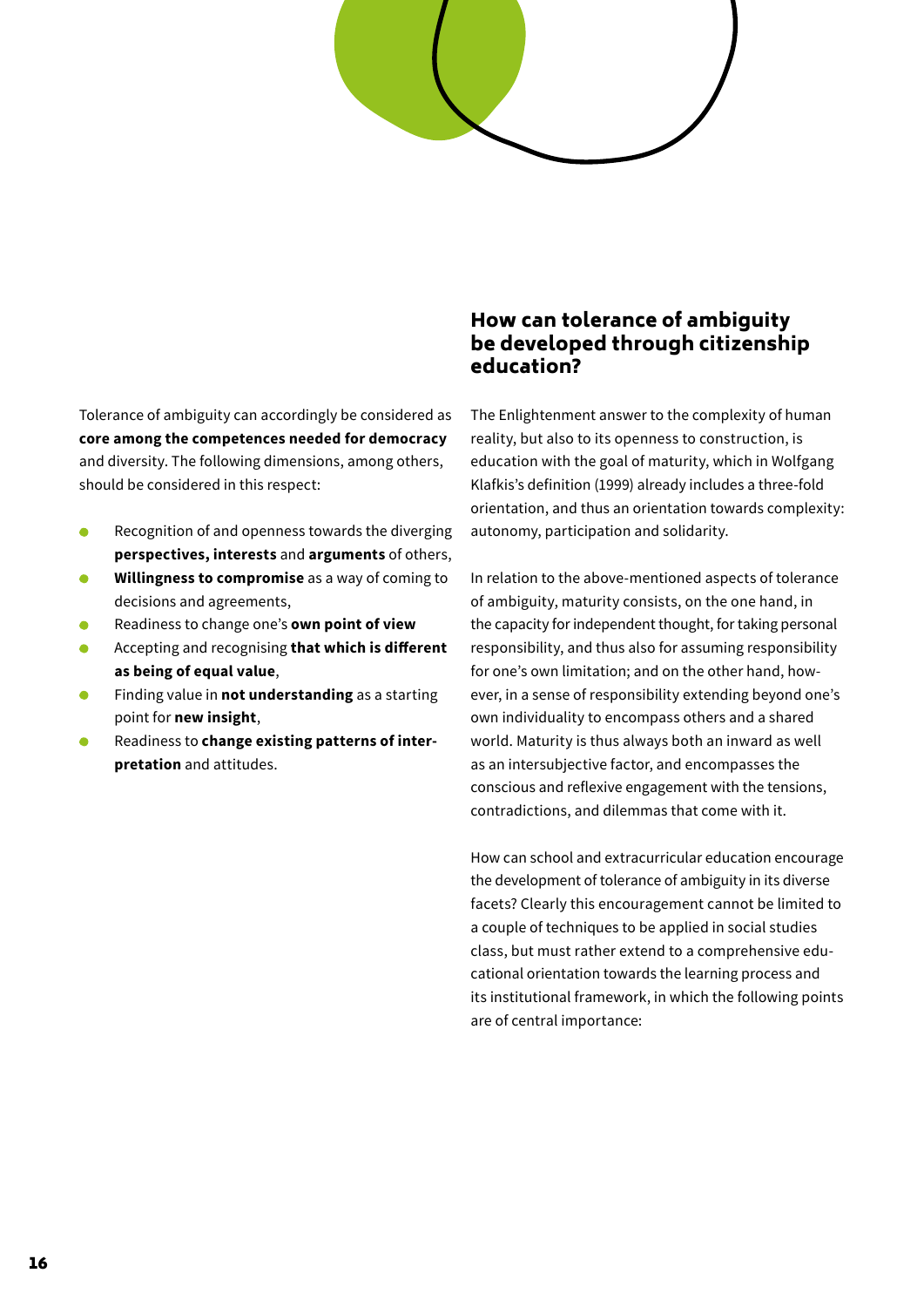#### **1. Experiencing equality in diversity**

Since tolerance of ambiguity is so strongly tied to identity formation and fundamental, internalized mechanisms of the recognition and devaluation of otherness, the learning process must be connected with experiences of diversity as a "normal state" and the equality of that which is different. Such experiences help with learning to navigate the tensions and contradictions and to open up spaces for action within them.

#### **2. Experience democratic processes**

In the same sense, dealing with the challenges and opportunities that democratic opinion-forming and decision-making present, tolerating conflicts of interest, and the ability to make compromises all have to be learned through experiences of real democratic participation. For this, both the classroom practice of various forms – such as argumentation, dialogue and political debate – as well as practical participation in decision-making – whether in the classroom, at the school level, or in connection with local democracy – are advised. Both school and extracurricular education can offer not only spaces of experience, but also spaces for processing and reflecting on those experiences that are challenging and unsettling for the individual.

#### **3. The construction of knowledge and the search for truth as intersubjective endeavours**

In times where an unlimited number of "alternative truths" are leaving the echo chamber of the internet and finding their way into the public sphere, the practice of critical thinking as a component of tolerance of ambiguity obtains central significance. Critical thinking must be able to apply criteria for claims to truth and plausibility, and at the same time be capable of critically reflecting on the limitations of these criteria. The current wave of the Black Lives Matter movement, for instance, arising in response to the murder of George Floyd by a policeman in Minneapolis, has also drawn attention to forms of everyday and systemic racism in Europe, and demonstrated blind spots of the societal majority. Here an important role is played by awareness of the positionality of knowledge.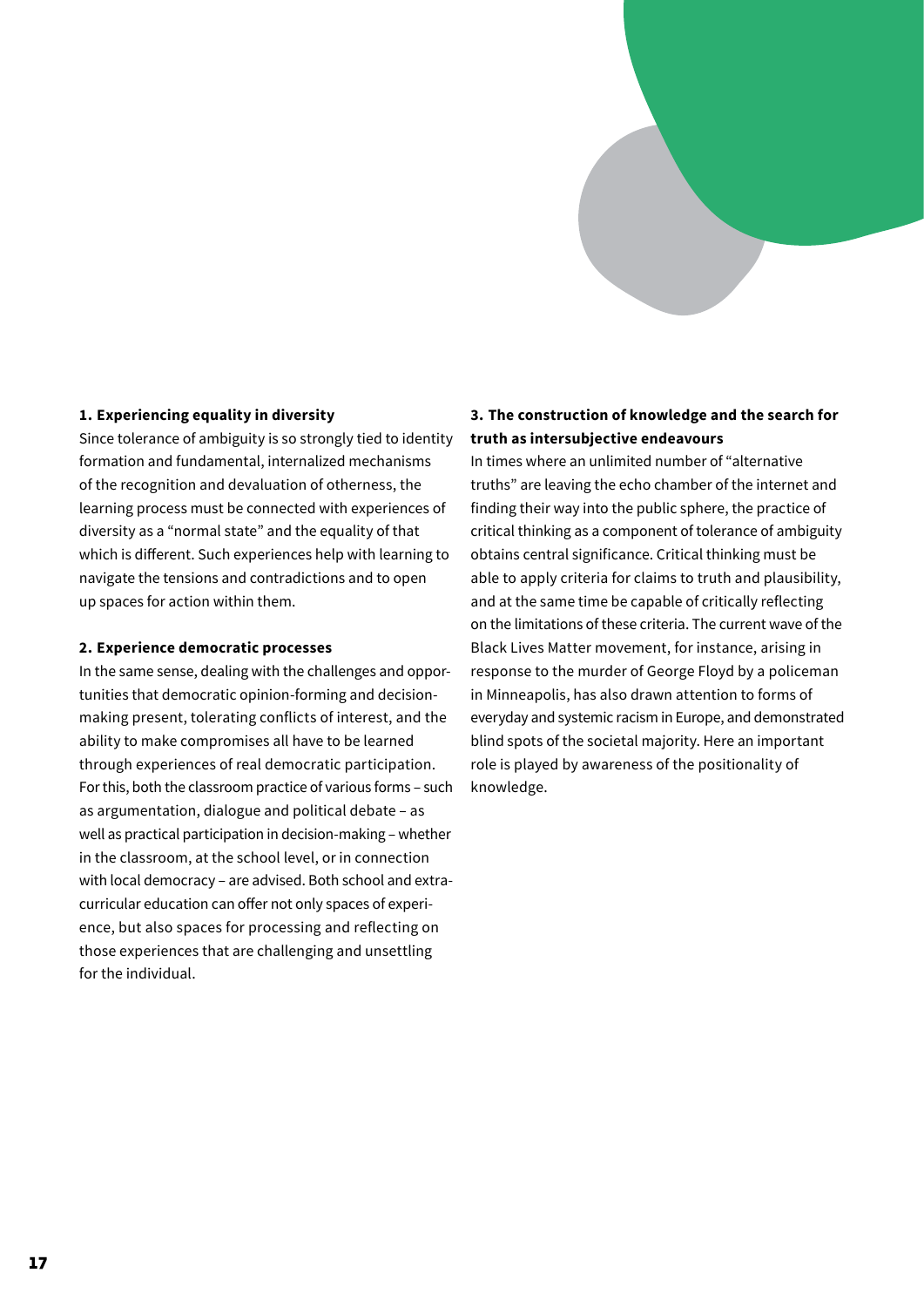#### **4. Empathy /Perspective of the other**

To expand on the previous point, tolerance of ambiguity demands the capacity to project oneself into the standpoints, perspectives, and experiences of others. Where the lack of tolerance of ambiguity leads to defensiveness and setting rigid boundaries in order to maintain definitiveness and inflexible patterns of interpretation, the practice of tolerance of ambiguity requires a capacity for taking on other perspectives (cognitive) and for "feeling into" (affective), without however slipping into "over-identification" and losing distance from one's own experience. A good example here is the teaching of history: attempting to project oneself into the experiences of people from the past can call into question what is taken for granted and considered normal; yet at the same time, one has to remain aware that the past is always approached from the perspective of the present and through contemporary patterns of interpretation.

#### **5. Dilemma training**

A highly effective approach to fostering tolerance of ambiguity can be found in working with moral dilemmas. Everyone has had the experience of facing decisions where all alternatives for action will compromise held principles and/or result in undesirable consequences. School and extracurricular education can make real experiences or fictional situations into the object of reflection and dialogue, both as regards alternatives for action and how to deal with the associated challenges and demands.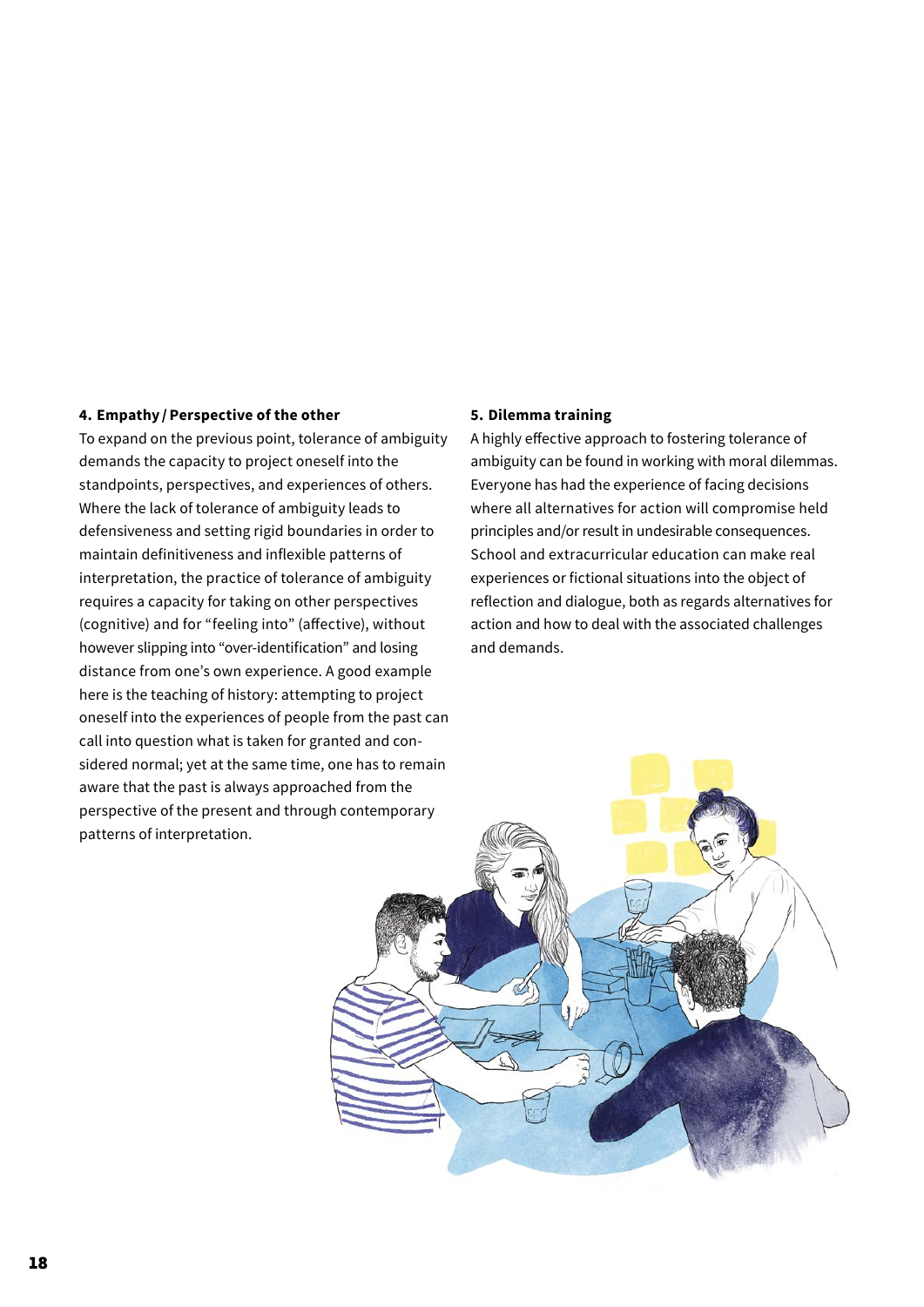#### **6. Dialogue – "Putting yourself on the line"**

The intersubjective dimension of the learning process is totally decisive for the development of tolerance of ambiguity. The experience of the concrete other as an equal (see point 1) enables entry into a dialogue where the boundaries of what is "familiar" and "strange" can be explored, shifted, and risked. In intersubjective communication where mutual recognition and trust are safeguarded, that which is supposedly foreign or rejected can thus first be tolerated, and in a further step, perhaps even integrated into the self. This could could take the form of being convinced by an argument proffered by someone holding a putatively adversary position, or recognising oneself in the experience of someone with whom it was assumed there was no common ground. Such processes are risky, since they bring clear boundaries into motion, render judgements invalid, and require new reorientations.

In the face of this risk, such learning processes must take place in a climate of recognition and supportive empowerment. The teaching staff must constantly be weighing up whether and to what extent he or she ought to invite learners to "put themselves at risk" in this way, and thus potentially abandon personally necessary defence mechanisms.

## Tolerance of ambiguity and/ as privilege?

Tolerance of ambiguity as a "demand" on the self-steering, self-regulating individual can recall the narrow neoliberal focus on the subject as solely responsible for itself while remaining blind to or eliding the surrounding conditions.

No doubt, economic security and a social and educational background favourable to personal advancement are better preconditions for facing insecurity with openness and tolerance, than a position of poverty and social deprivation is. Cynically expressed, the description of tolerance of ambiguity can look like a trait of Bordieuian distinction – a luxury for the educated middle class.

The challenge of this perspective can yield an important insight, however: into the systemic and institutional framing and preconditions that promote or hinder the development of tolerance of ambiguity.

Still, looking at tolerance of ambiguity solely in terms of privilege misrecognises the fact that status and privilege can reduce the ability to perceive and integrate perspectives other than one's own, and thus restrict openness to change. The question therefore remains how school and extracurricular education, as well as their institutional and systemic parameters, can contribute to the development of tolerance of ambiguity for learners of all social backgrounds.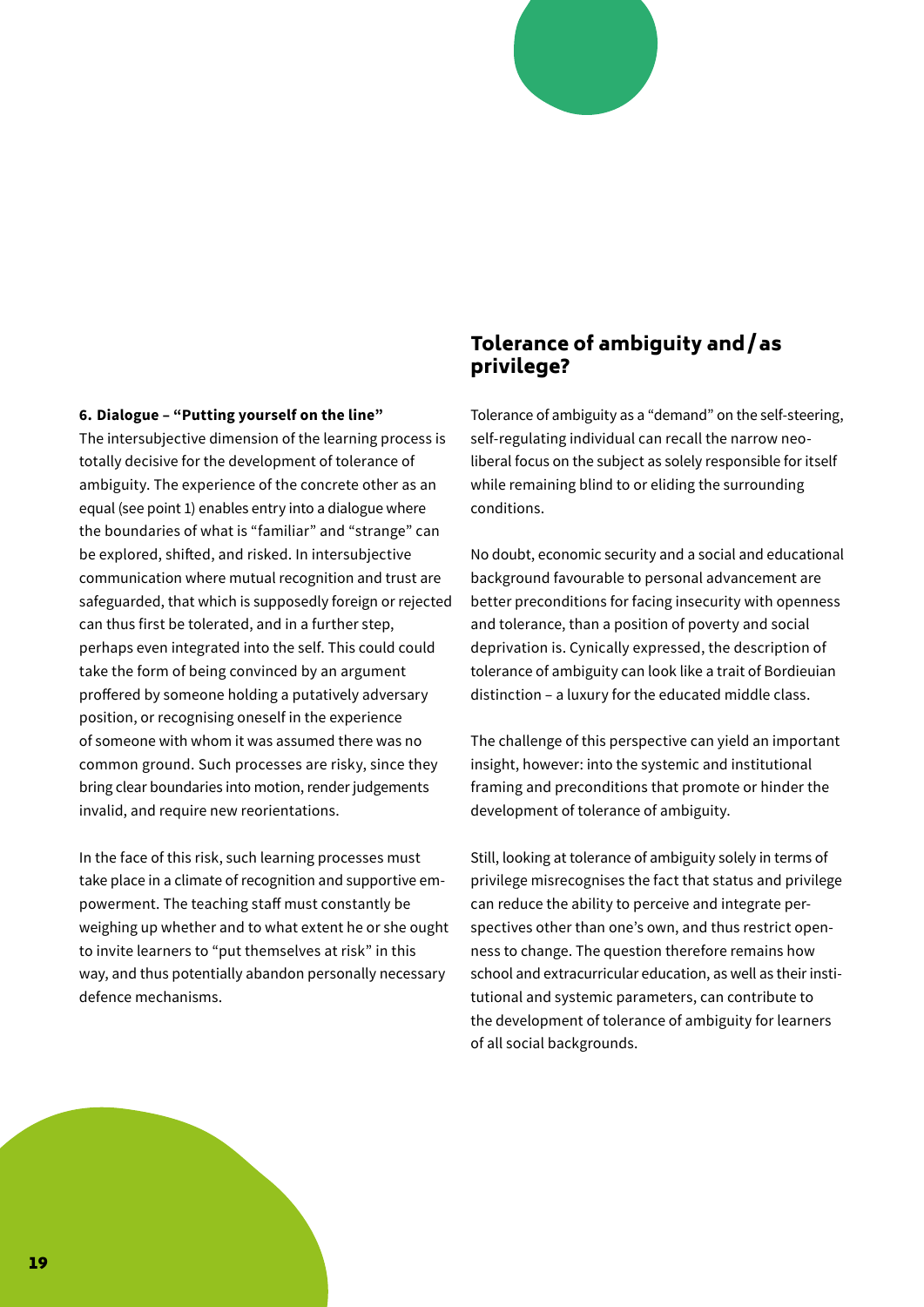## Works cited

Bauman, Z. (2005) Moderne und Ambivalenz. Das Ende der Eindeutigkeit. Hamburger Edition, Hamburg 2005

Council of Europe (2018) Reference Framework Competences for democratic culture, Vol.1.

http://rm.coe.int/prems-008318-gbr-2508-reference-framework-ofcompetences-vol-1-8573-co/16807bc66c

Frenkel-Brunswik, E. (1949): Intolerance of Ambiguity as an Emotional and Perceptual Personality Variable. In: Journal of Personality 18, pp. 108–143.

Stangl, W. (2020). Keyword: 'Ambiguitätstoleranz'. Online Lexikon für Psychologie und Pädagogik. https://lexikon.stangl.eu/12220/ambiguitaetstoleranz/ (2020-09-27)

Kiehl, Carolin & Schnerch, Barbara (2018) Demokratiekompetenzen auf dem Prüfstand – Schule als Erfahrungsraum für Mündigkeit und Ambiguitätstoleranz? DOI: 10.19222/201803/10

Klafki, Wolfgang (1999): Schlüsselprobleme und Schlüsselqualifikationen – Schwerpunkte neuer Allgemeinbildung in einer demokratischen Kinder- und Jugendschule. In: Hepp, Gerd/Schneider, Herbert (eds.): Schule in der Bürgergesellschaft. Demokratisches Lernen im Lebensund Erfahrungsraum der Schule, Wochenschau Verlag: Schwalbach/ Ts., pp. 30 – 49.

## About the author

Prof. Dr. Claudia Lenz lives and works in Oslo, Norway, and holds a professorship in social sciences with a focus on the prevention of anti-Semitism and racism, at the Norwegian School for Theology, Religion and Society. She also holds a research professorship at the Center for Holocaust and Minority Studies in Oslo and works as an expert for the Council of Europe. She is one of the authors of the Council of Europe's reference framework "Competences for Democratic Culture".

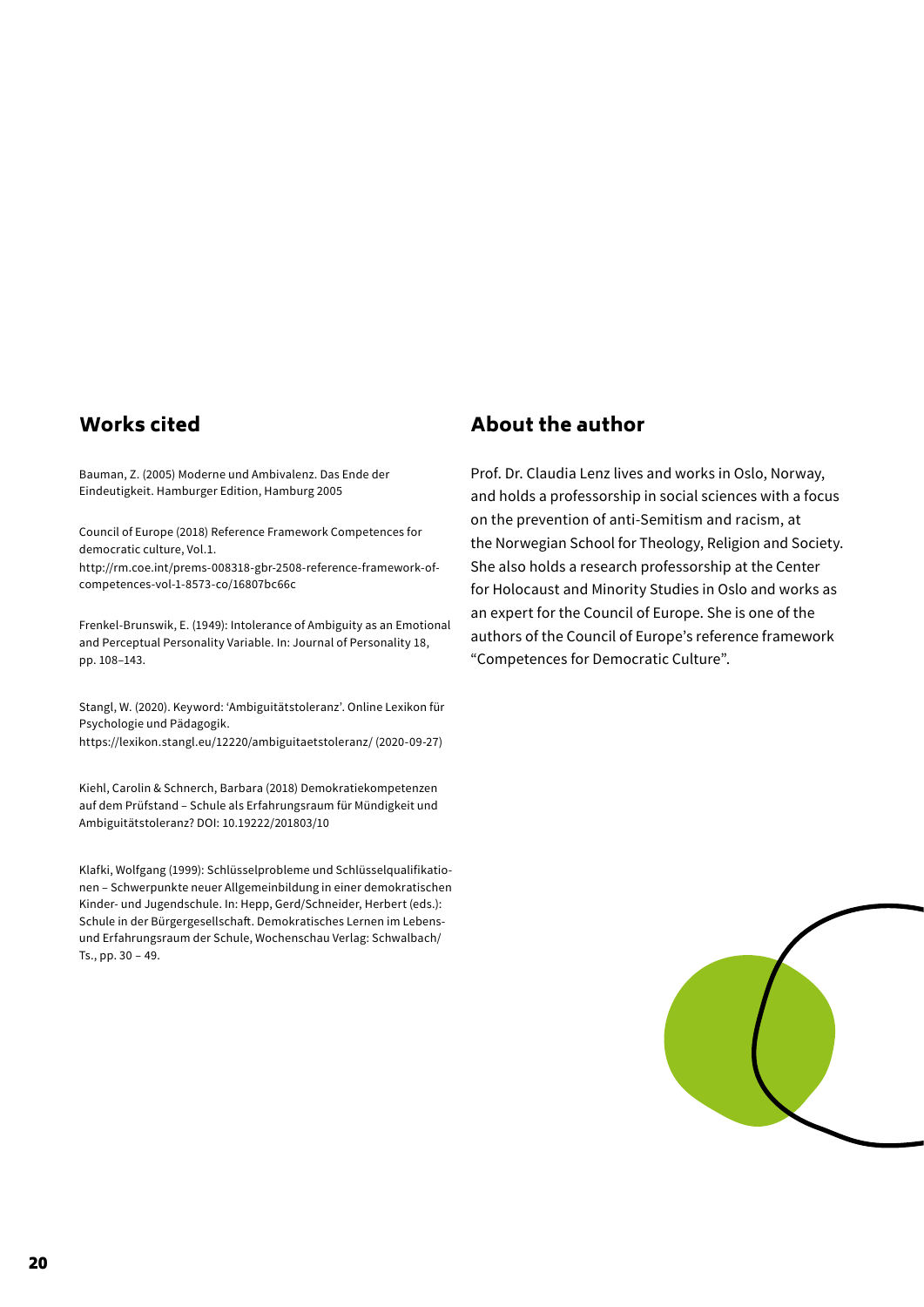

# <span id="page-20-0"></span>Anti-discrimination Activism and Education on Social Media – Between Solidarity and Performativity

#### Maja Bogojević

#### **How can social media be used for civic education and anti-discrimination activism? How can allyship and solidarity look like in this context?**

Social media has a lot to offer. Opportunities for empowerment, networking, and building an audience are just the tip of the iceberg. Content-rich memes and hashtags like #metoo can be politically effective on platforms like Twitter, Instagram and Tik Tok. Perspectives that have been structurally deprived of a hearing are finding themselves empowered on and through the internet.

Like anything else, social media platforms do not exist in a social vacuum, but are part of a world that is shaped and influenced by sexism, racism, and numerous other forms of discrimination. The internet in particular offers spaces of expression to people subject to social marginalisation, as well as enabling those unaffected by such processes to learn from this experiential knowledge and integrate it into their own political practice.

As with all political and pedagogical activity, recognising that we all bring different identities and experiences to the table is central. Moreover, it should be remembered that differentials in social power do not vanish into thin air online, but if anything become more strongly marked. For example, people with (so-called) migrant background and/or BIPOC may well create their own autonomous projects, but structural opportunities for funding are often lacking.

As regards intersectionality, it is important to recall that on social media too, solidarity should be extended to everyone. Accessibility, for example, can be facilitated by providing alternative texts or making use of accessible language.

**How can learning about social inequalities and the perspectives of marginalised groups take place on social media? Why is it important that this happens?** If we are to achieve forms of coexistence that are rooted in solidarity, cooperation, and inclusion, this will require processes of sensitisation for all members of society. All people need to be informed about social inequalities, whether they are affected by them or not. After all, what good is it if marginalised people empower themselves, only to then be subjected to yet more discrimination? Processes of empowerment and of sensitisation have to go hand in hand.

Since so many of the offline opportunities for civic education have been shelved due to COVID-19, digital alternatives can serve as educational opportunities. Both #metoo and the Black Lives Matter movement have demonstrated the enormous potential of digital activism in the realms of civic education and visibility.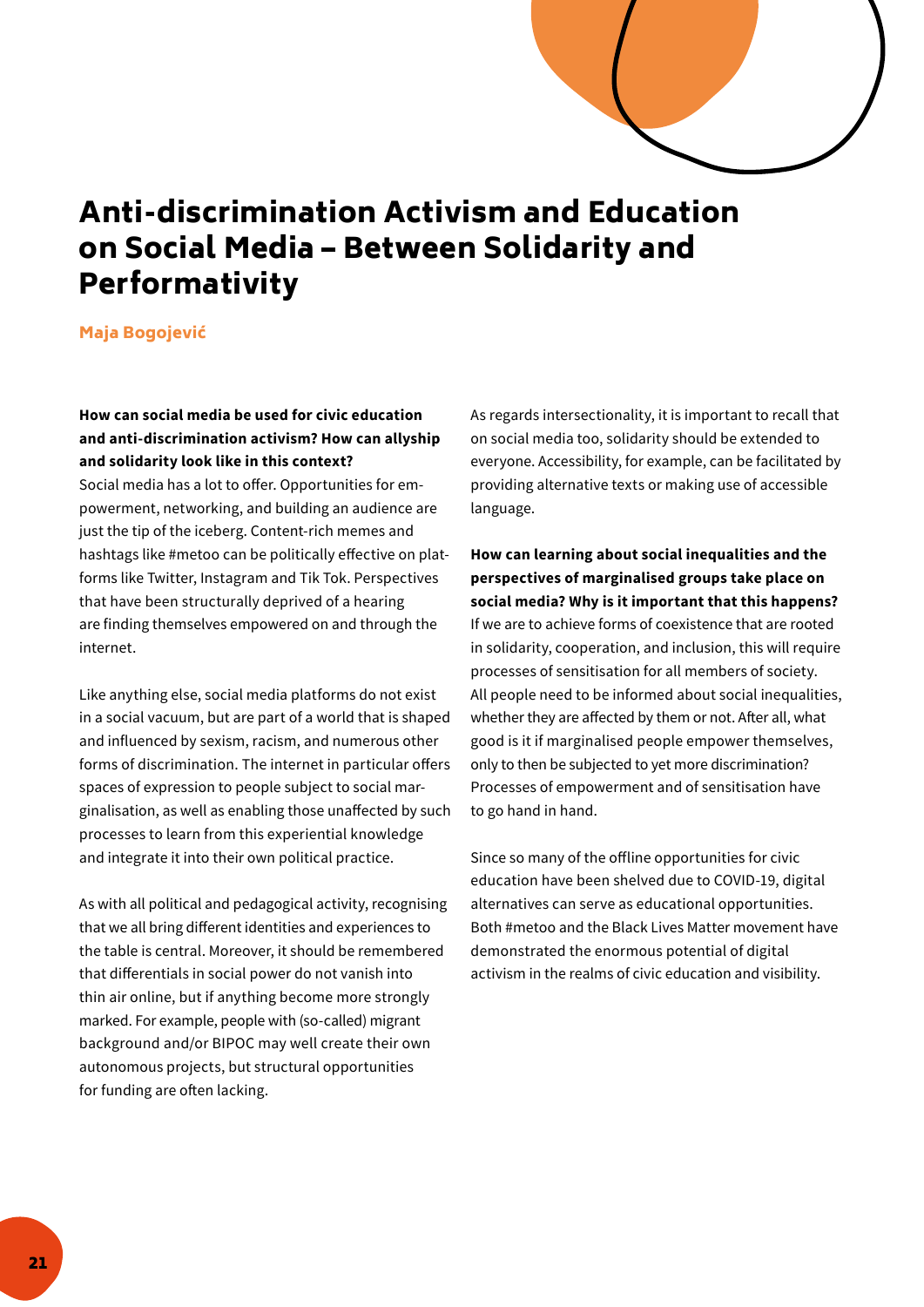Political channels and explanatory videos are at the forefront of the potential here. Instagram accounts and formats also provide the opportunity to mediate political content in an accessible and straightforward manner. This can also encourage people to further engage with the issues in the context of their offline social intercourse.

Social media's archiving functions facilitate access to the experiential knowledge gathered there. Moreover, the kinds of knowledge social media can store are often precisely those that structural constraints prevent people from accessing. For example, because the history of so-called guest workers is not (or hardly) considered relevant in school curricula, people have to acquire it for themselves. This kind of history is made invisible even though, for some people, it might be central to the formation of their identity, or to the trajectory of their own family. Queer issues, too, which do not correspond to heteronormative domestic imaginaries, are far easier to find in online forums or on social media than in school books or children's television.

The following are a few instructions for an antidiscriminatory approach to using social media.

*Disclaimer*: People's experiences of discrimination should not primarily serve learning experiences to help unaffected people better understand discrimination. Remember to always centre the needs of those who are affected by discrimination.

#### **1. Empowerment**

 **Before there can be any discussion of approaches to discrimination for those unaffected by it, the sufferers of discrimination must first go through processes of empowerment. This is a matter of those who have been discriminated against organising themselves and living out their own resistance, via their own autonomous capacities and possibilities.**

#### **2. Reflecting on who you "follow" and what kinds of content you yourself consume (or do not consume)**

- **Leaving your own self-satisfied bubble is unpleasant. Living in a racist, sexist world is even more so. It can often be helpful to consume content that fosters your own self-reflection through providing insights into socially marginalised perspectives.**
- **This should be carried over into all fields. Diversity of perspective is not just important when discrimination is at issue. Queer or racialised people, for example, are not obligated to only talk about queerness or racism if they want to be seen and heard.**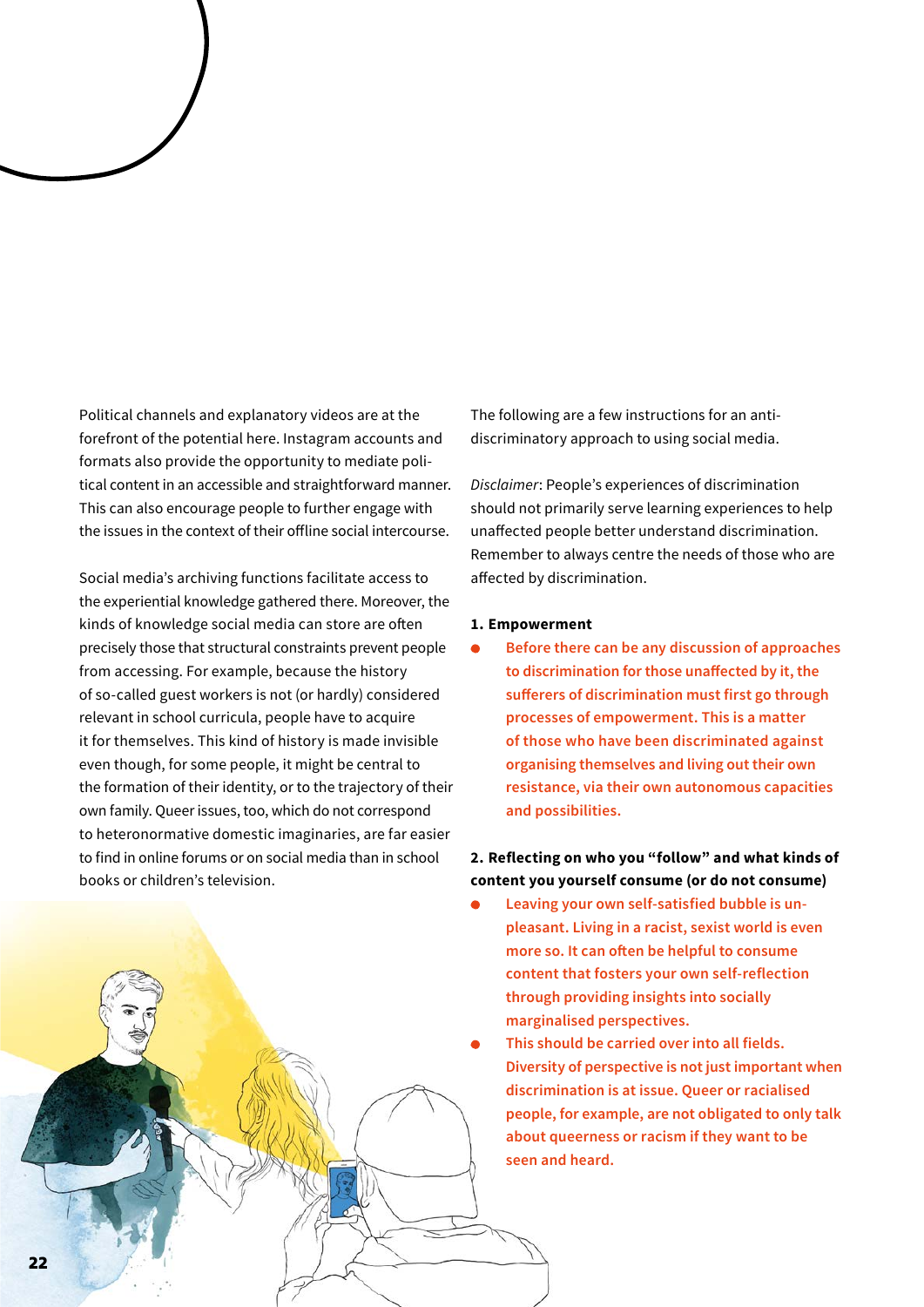#### **3. Powersharing**

According to Jagusch and Chechata (2020), power sharing refers to "the imperative to become aware of one's own individual and structural positionalities and privileges, which are often invisible but nevertheless constantly play a role, and to reflect on the ensuing responsibilities". This means, in many cases, sharing resources and giving up positions of power. In the digital realm this could involve the following aspects:

 **Creating a larger audience for marginalised voices** Marginalised people do not need anyone to speak for or about them. Hence it is important that people holding positions of power due to their racialised, gendered, or class-based privileges create space for others. Practically, this could mean sharing posts, shout-outs, or Twitter/ Instagram "takeovers".

#### **Representation or "diversity mascot"?**

In work with marginalised groups it very often happens that people are deployed as "diversity mascots" in order to signify a putative diversity. So instead of performatively mentioning the experiences of the queer community on Christopher Street Day, ask yourself: how can I genuinely work to facilitate queer people's access and give them a platform, every day, and not just on the most obvious occasions?

#### **4. Point to existing knowledge!**

Especially on the internet, most people don't take copyright or citation etiquette seriously. Unfortunately, this often leads to people's work being made invisible.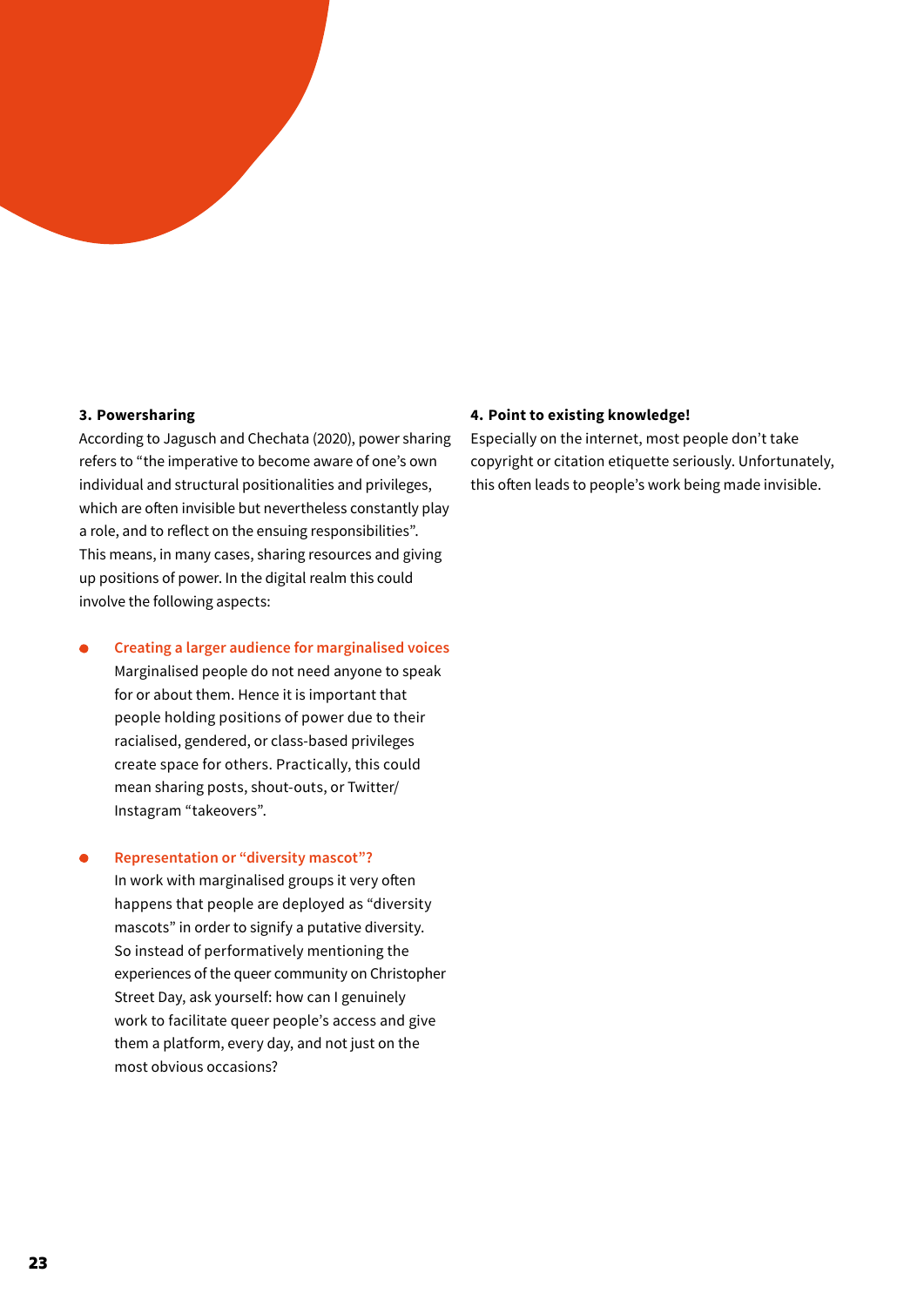

## Work Citied

Jagusch, Birgit und Chehata, Yasmine (2020): Empowerment und Powersharing: Ankerpunkte – Positionierungen – Arenen

## About the author

Maja Bogojević is a social scientist and political trainer. Maja is studying human rights in the MA program at the University of Vienna. As a political trainer, Maja gives lectures on the topics of allyship, intersectionality, class discrimination and the power-critical use of social media. In this context she has contributed to numerous educational projects, such as AufKlo, Say My Name, softie and #digitalreal. In 2020, Maja has been media education fellow of the Schwarzkopf Foundation Young Europe and SPIEGEL Ed.

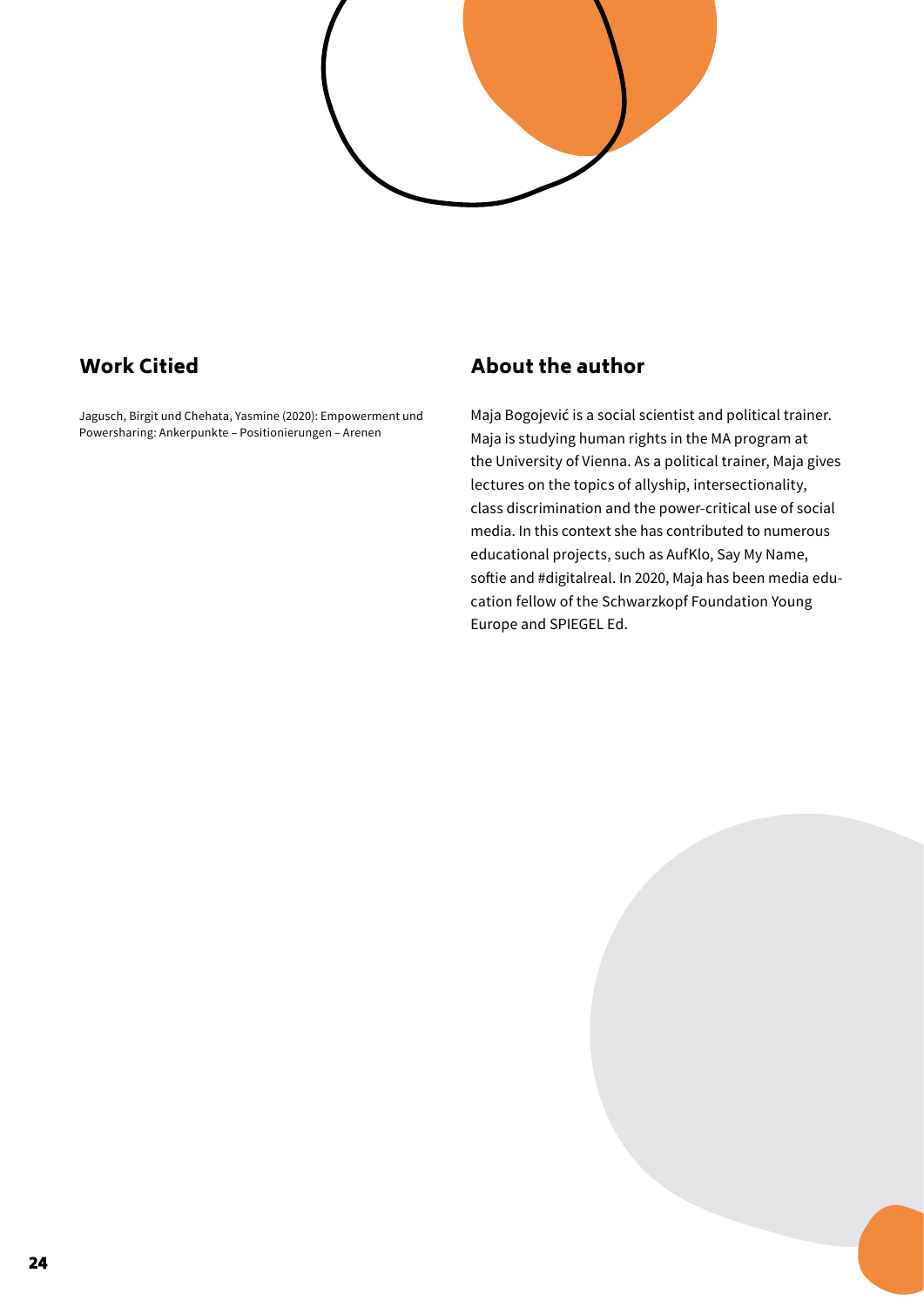

# <span id="page-24-0"></span>Glossary

The texts of the glossary have been mainly translated and taken from Informations- und Dokumentationszentrum für Antirassismusarbeit e.V. (IDA). www.idaev.de/recherchetools/glossar/

#### **Ableism**

This term refers to the structural discrimination of people with an (assigned) disability, as well as people who are handicapped.

#### **Ageism**

This term describes the structural discrimination of people based on their assigned old age as well as the stigmatisation of old age and being elderly. For example, through socio-cultural predominant associations with illness as well as physical and mental decline.

#### **Diversity**

The diversity approach departs from a multi-dimensional perspective: Individuals are characterised by numerous differences and the belonging to a larger number of different groups in a high-ordered social context and society. Based on the multiple affiliations to various diversity dimensions, such as gender identity, ethnic and cultural background, skin colour, religion, worldview, sexual orientation, disability, age, social status, occupation etc., there exists simultaneously differences and commonalities between individuals, depending on the context. The diversity approach picks up on intersectionality in so far as it particularly makes aware the connection of belonging and assignment of social status and the position of these in societal dominance structures.<sup>1</sup>

#### **Empowerment**

The term has been characterised by the U.S. civil rights and self-help movements and stands for the selfempowering or self-enablement of peoples. This means a process in which disadvantaged people develop their own strengths and use their skills, in order to participate in political and societal decision-making processes and do so to improve their living circumstances and opportunities to develop – independent of the benevolence and the majority class.

#### **Heteronormativity**

Heteronormativity refers to the "presumed to be natural exclusive binary division of genders (man and woman)" and mutual heterosexual desire, which are both seen as societal norms and, accordingly, binary stereotypes for men and women.

#### **Intersectionality**

This term refers to the analysis of interdependence (mutual conditionality) and the combined effects of various categories of difference with dimensions and social inequality and exclusion. In order to create a thorough understanding of discrimination, their individual forms (such as racism, sexism or hetero-sexism) may not be considered as independent of one another.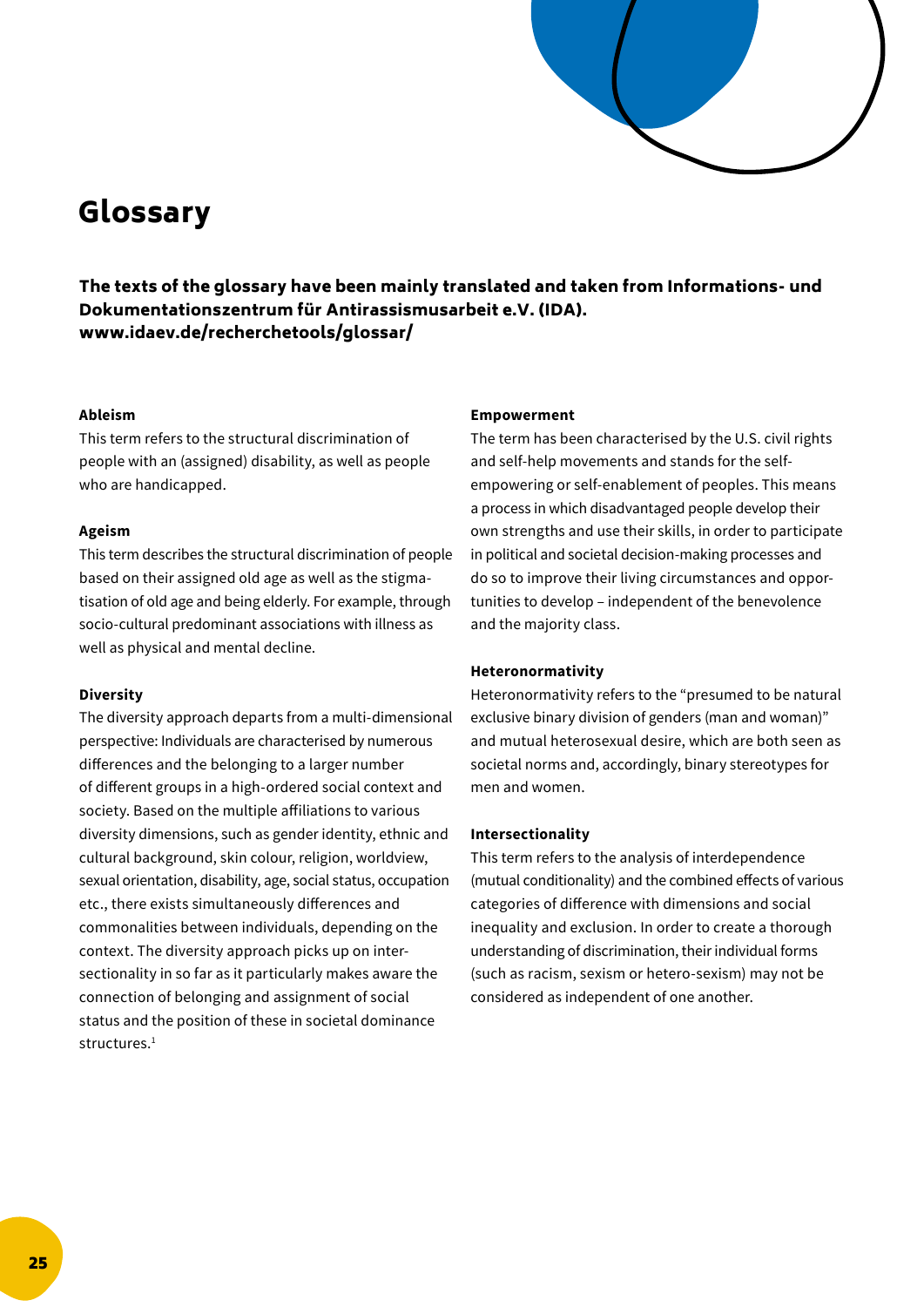#### **Classism**

The term classism refers to the discrimination of people based on their (assigned) economic, social and educational-political status/background. This can occur on an interactional, institutional, and/or socio-cultural level.

#### **People of Color (POC)**

People of Colour serves as an analytical and political term, which is used for all people and communities which are racialised as "other" and were and continue to be oppressed. Meanwhile the term BPoC (Black and People of Colour) is used more frequently to expressly include black people. Somewhat less frequently the term is extended to BIPoC (Black and Indigenous People of Colour) which includes indigenous people.

#### **Queer**

Queer is an umbrella term for sexual and gender minorities who are not heterosexual or are not cisgender.

#### **Sexism**

Under sexism is understood to be every form of discrimination of people based on their (assigned) gender as well as its appearance in underlying ideologies.

#### **White/Whiteness**

"White" does not necessarily mean the shade of colour of a person's skin but the position and social attribution as white in a racially-structured society.

1 www.ewdv-diversity.de/diversity/intersektionalitaet/, last access 21.11.2019.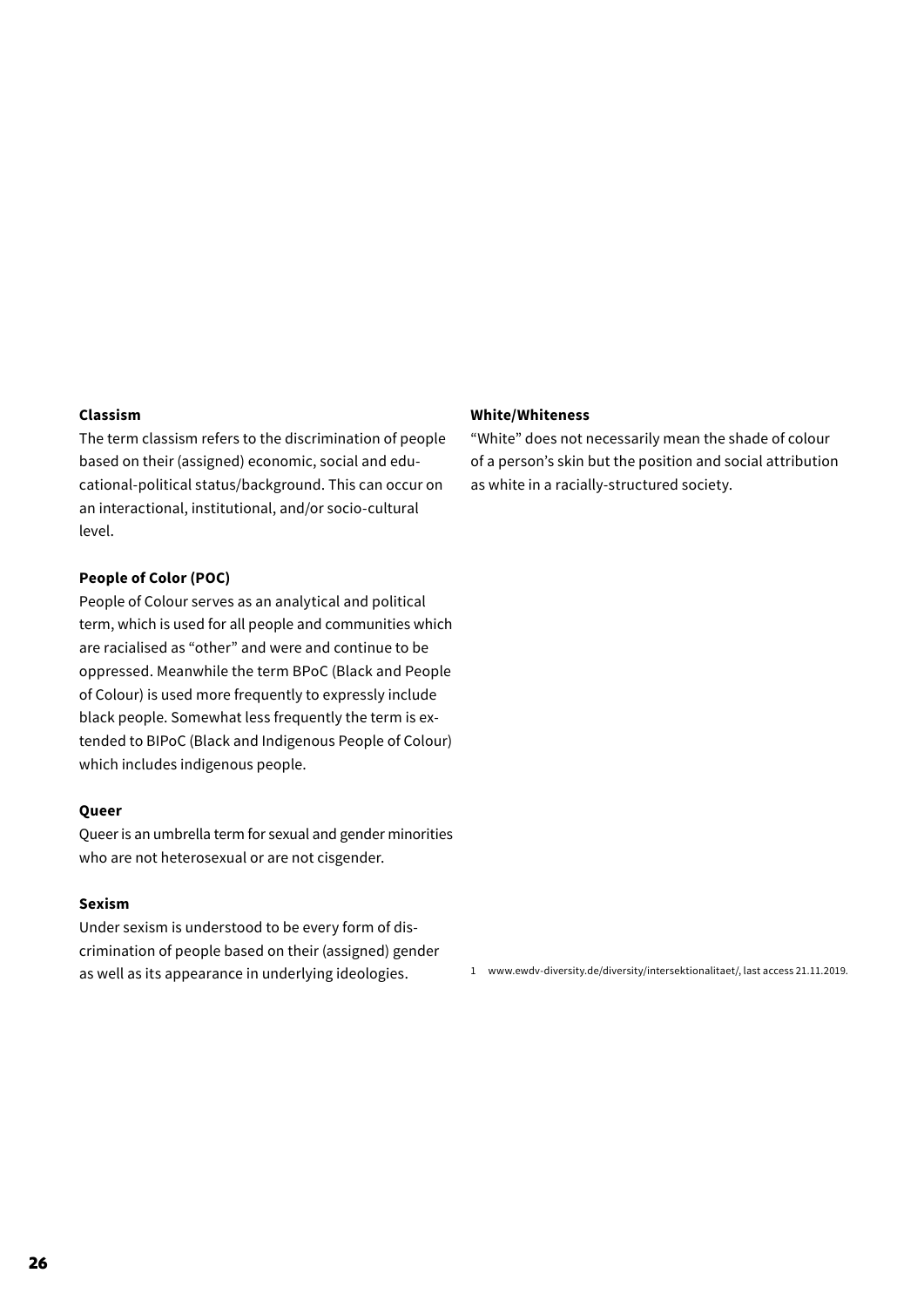## <span id="page-26-0"></span>Understanding Europe Network

As part of the educational network *Understanding Europe*, young peers between the ages of 16 to 28 hold seminars in public schools. Currently, the network offers the EU Crash Course and different media literacy workshops. The main target group are students from the age of 14 onwards. The participation-oriented peer approach creates a space at schools for young people to talk about politics in Europe, the media, participation and their own life-worlds without being graded.

The peers see themselves as moderators and discussion partners at an equal level. Our qualification programme enables them to reflect on their role as multipliers as well as on their societal positions and to deepen their knowledge of Europe. Moreover, they learn how to successfully apply diversity-oriented methods of citizenship education. The annual multi-day training events are organised and carried out by peers specifically qualified by the Schwarzkopf Foundation during the European Summer School. As part of our fellowship programme, we furthermore support young people in developing new and innovative educational formats.

In cooperation with Understanding Europe Germany and the European Youth Parliament, *Understanding Europe*  currently delivers courses in 12 European countries. Peer coordinators are responsible for the project implementation on the ground. *Understanding Europe* is a project by the Schwarzkopf Foundation Young Europe, funded by the Mercator Foundation.

**[www.understanding-europe.org](https://schwarzkopf-stiftung.de/en/seminars/) [understanding\\_europe](https://www.instagram.com/uegermany/?hl=de)**